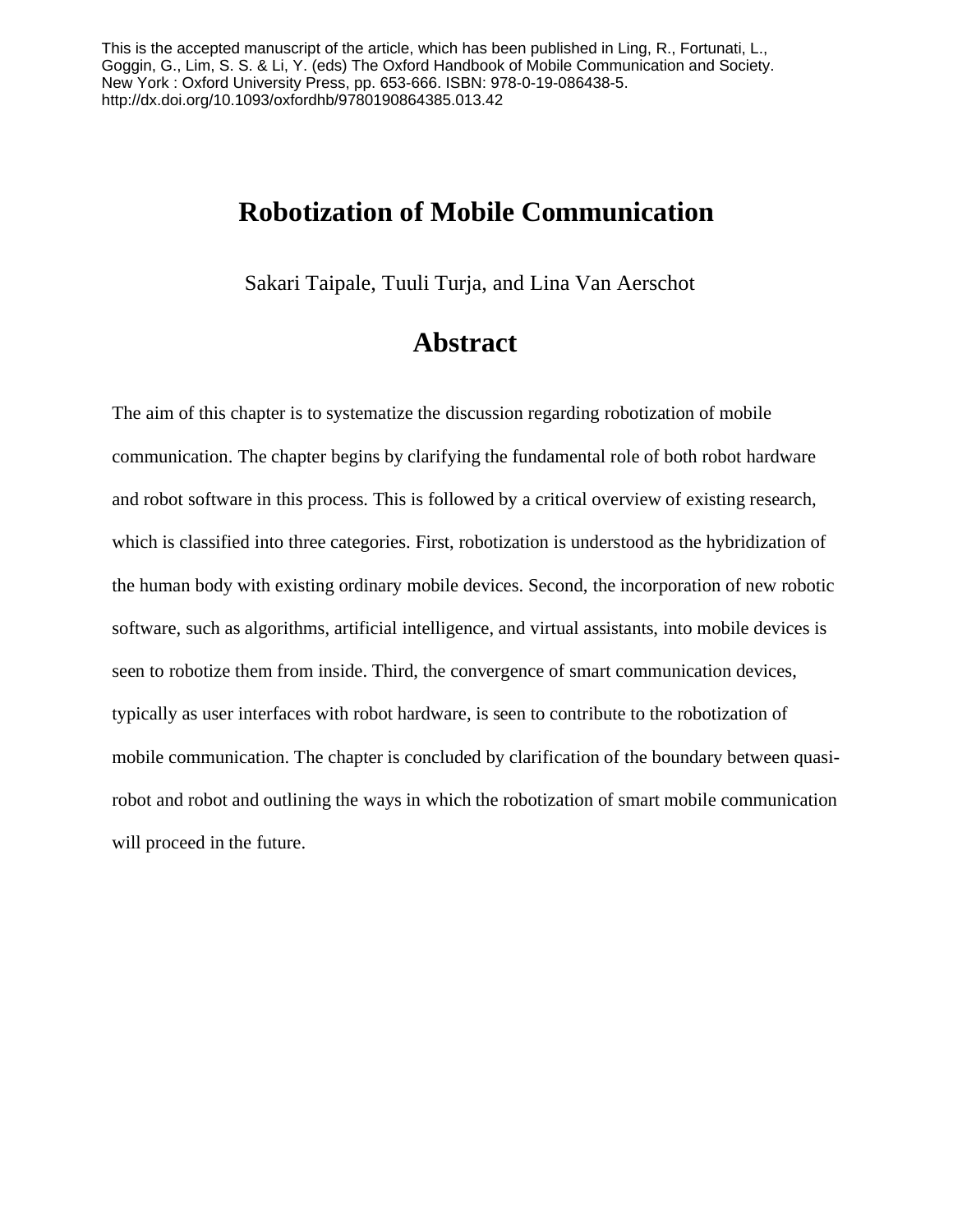# **Robotization of Mobile Communication**

#### Sakari Taipale, Tuuli Turja, and Lina Van Aerschot

Mobile communications research has come a long way from the study of feature phones, allowing one-to-one voice calls, text messages, and personal decoration of mobile handsets (e.g., Baron & Ling, [2007;](#page-0-0) Oulasvirta & Blom, [2007;](#page-0-1) Wilska, [2003](#page-0-1)), to the study of smartphones and other multifunctional mobile devices that support multimodal, one-to-many interactions and social networking (e.g., Fortunati & Taipale, [2014;](#page-0-1) Ling & Lai, [2016\)](#page-0-1). In contrast to feature phones, the personalization of such smart mobile devices occurs largely inside the hardware, by means of personal tailoring of applications, photos, videos, and other content (Barile & Sugiyama, [2015](#page-0-1)). Another new feature is mass personalization—or better mass customization of mobile content that is vigorously pursued by the mobile communications industry through algorithms that are based on the commodification of user data (Bolin, [2012](#page-0-1)). Following these changes with a watchful eye, mobile communications researchers have extended the focus of their work from the adoption of devices (e.g., Rice & Katz, [2003](#page-0-1); Verkasalo, López-Nicolás, Molina-Castillo, & Bouwman, [2010\)](#page-0-1) to the practices of using mobile devices, mobile applications, and services, which are increasingly influenced not only by the user but by the commercial recommendation systems and algorithms (Barile & Sugiyama, [2015;](#page-0-1) Fortunati & Taipale, [2014](#page-0-1); Zillien & Hargittai, [2009](#page-0-1)). These developments indicate that the automation and robotization of mobile communication are among the most fruitful areas of research in mobile communications research (Fortunati & Taipale, [2016](#page-0-1)).

12.2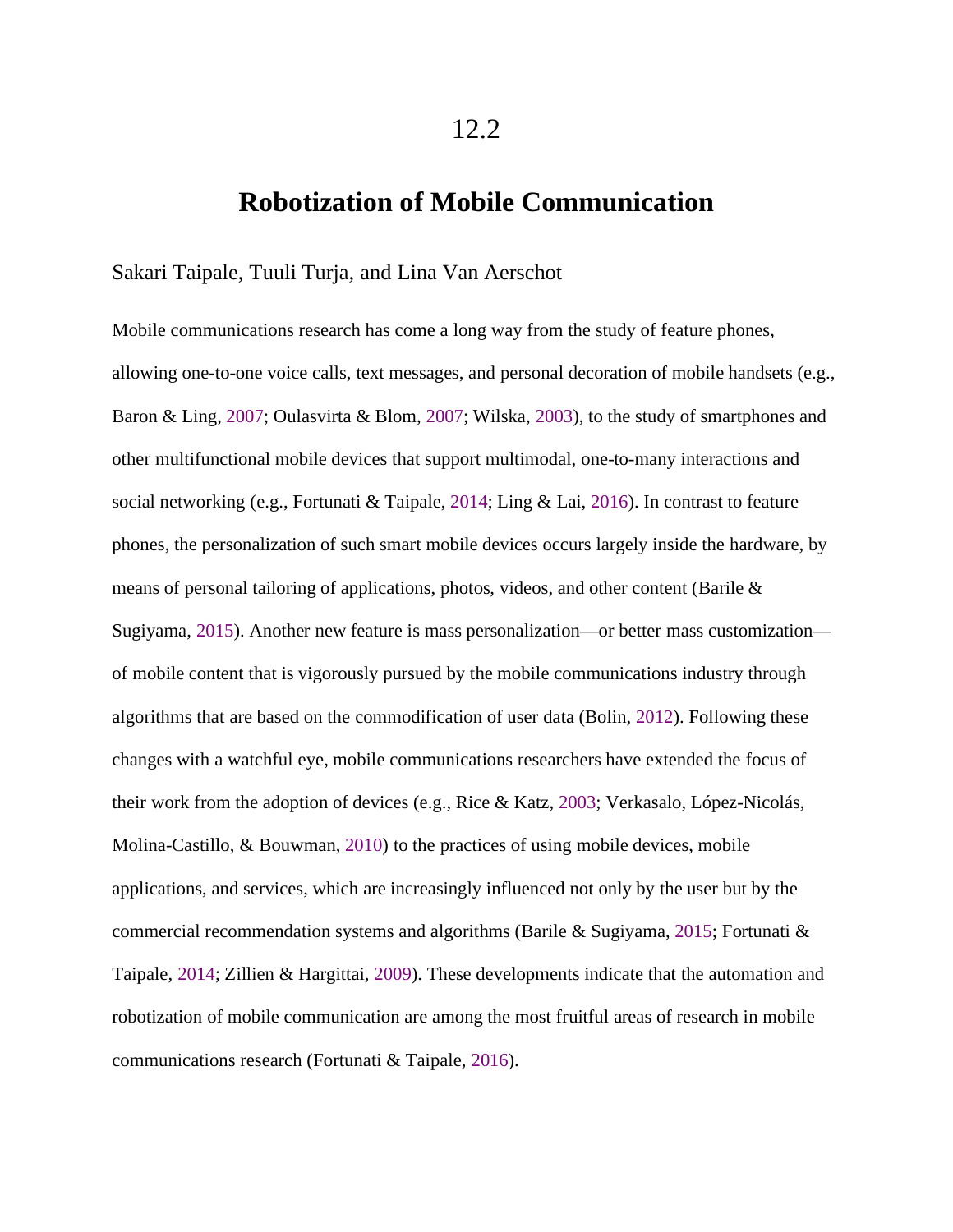This chapter involves a critical overview of the existing research in which mobile communication and robotics research intersect. What characterizes this line of research is a varied application of neologisms and robot terms such as *personalized social robots* (Vincent, [2013](#page-0-1)), *quasi-social robots* (Sugiyama, [2013\)](#page-0-1), *quasi-interpersonal*, and *pseudo-social robots* (Böhlen & Karppi, [2017;](#page-0-1) Höflich, [2013](#page-0-1)). Many of these notions have been coined and applied to describe what kinds of robotic devices new smartphones actually are but, we argue, without a deliberate consideration of what kind of approach to robotization they presume. Hence, the ultimate aim of this chapter is to systematize the use of this terminology and then provide a reasoned view on the ways in which the robotization of mobile communication proceeds on various fronts.

In order to systematize the use of the vocabulary of robotics in mobile communications research, some of the key concepts and conceptual distinctions must be explained and defined. First, it is pivotal to understand the difference between robot software and robot hardware since, as we will show, a large majority of research on the robotization of mobile communication is accounted for in the former. *Software robotics* refers to robotic process automation and to all other computer programs that are necessary for the operation of robotic machines (Gohner, [2009](#page-0-1)). This said, it involves artificial intelligence (AI) that aims to make machines perform even higher cognitive tasks typical of humans and other animals (Millington & Funge, [2009](#page-0-1), p. 4).

*AI* refers to "[t]he ability of a machine system to perceive anticipated or unanticipated new conditions, decide what actions must be performed under the conditions, and plan the actions accordingly" (Nof, [1999,](#page-0-1) p. 1263). In contrast, *hardware robotics* is about the physical components of a machine; anything that can be touched counts as hardware (Gohner, [2009](#page-0-1)). AI can be divided into three layers: (1) action intelligence, coordinating sensory and behavioral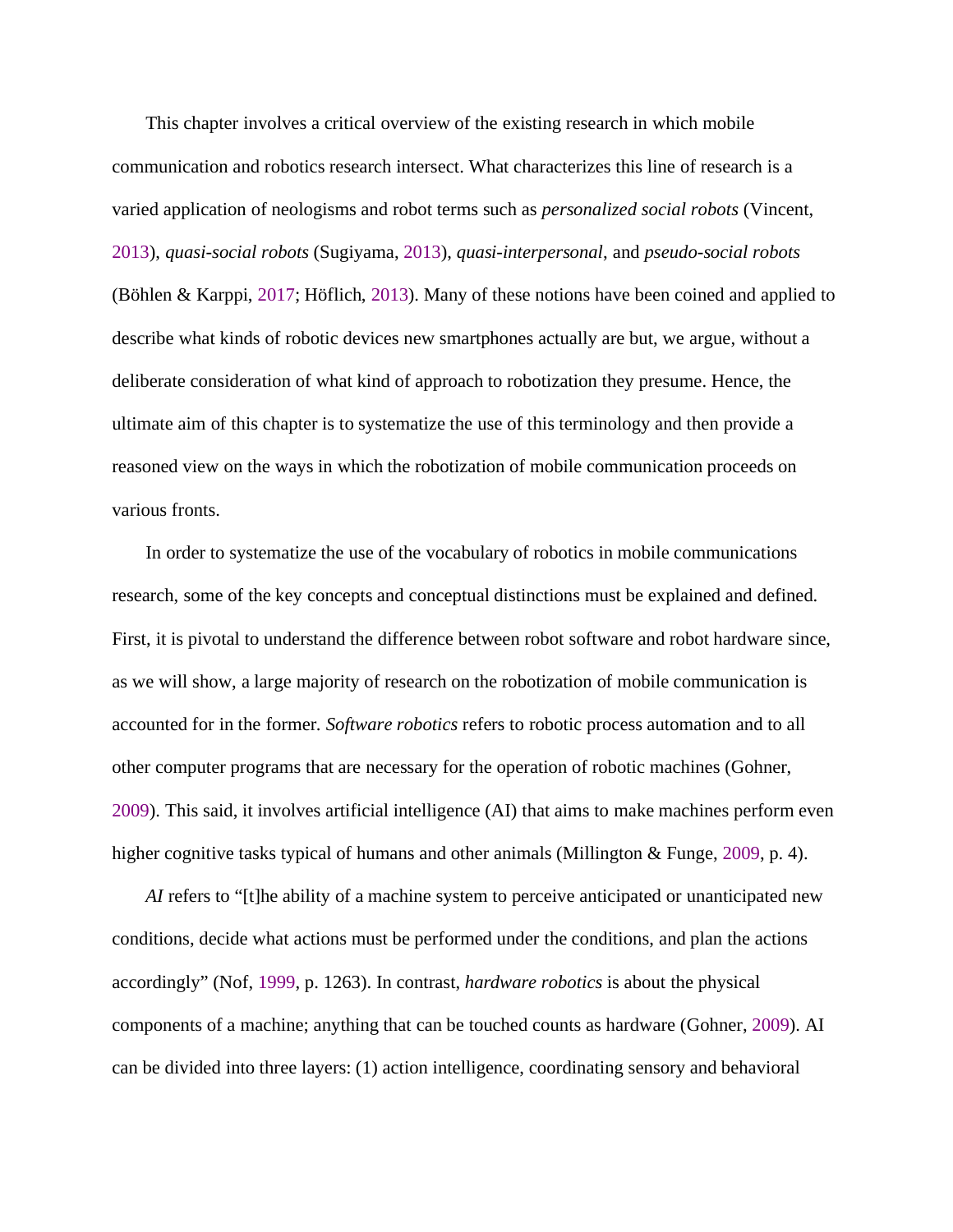information and actions; (2) autonomous intelligence of planning, problem-solving, and pattern recognition that require logical behavior and even self-learning; and (3) human-based intelligence of higher cognitive abilities such as abstract thought (Bostrom & Yudkowsky, [2014](#page-0-1)). In order to make conscious decisions or decide what is right or wrong, AI needs human-based intelligence, which is still decades away (Weng, [201](#page-0-1)8). This has become evident in cases such as Microsoft's AI chatbot Tay absorbing improper language from Twitter and Uber's self-driving car crash in Tempe, Arizona.

In practice, robot software and robot hardware are interwoven in various ways. There are software robotics that are not tied to specific hardware and which can be used on different hardware platforms (e.g., online search engines and software bots). There are also scripts and algorithms that are designed to instruct specific hardware to do certain tasks. Robot hardware alludes to robots as material artifacts interacting with the material world, while software robotics points to operations that can be implemented at the immaterial level of action.

While we have discussed the differences between robotic software and robotic hardware, it is also important to understand what a robot in general is made of. The International Organization for Standardization [\(2014](#page-0-1)) notes that a fully fledged robot combines both softwarebased reprogrammability and hardware-based multifunction mechatronics. However, in the absence of a widely spread and agreed scientific definition of robots (Nourbakhsh, [2013\)](#page-0-1), what can be done is to identify some of the most common denominators. In the 1980s, it was presented that robots are "general purpose mechanical machines" that are "programmable to perform a variety of work within their mechanical capabilities" and that "operate automatically" (Poole, [1989,](#page-0-1) p. 15). At that time, an ability to operate automatically was considered a starting point for robots' intelligence and connection with their physical environment. Regardless of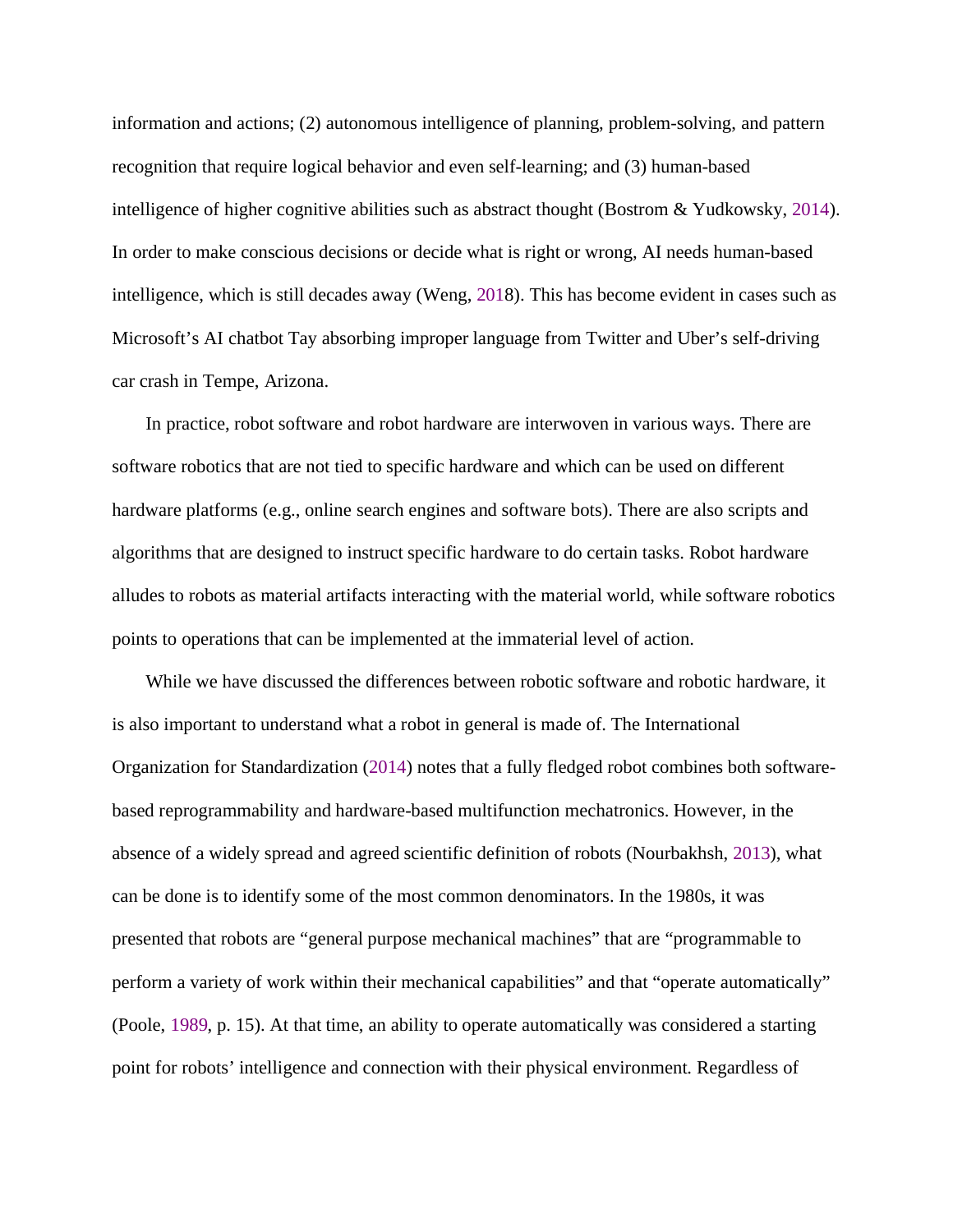major advancements in both hardware and software robotics, roboticists who design, fabricate, program, and experiment with robots (i.e., academics, engineers, and innovators) today still widely accentuate the decisive role of these same properties. For instance, roboticist Anca Dragan of the University of California Berkeley has stated that a robot is a "physically embodied artificially intelligent agent that can take actions that have effects on the physical world," and Kate Darling of the MIT Media Lab argues that a robot is "a physical machine that's usually programmable by a computer that can execute tasks autonomously or automatically by itself" (Simon, [2017\)](#page-0-1). Hence, it can be concluded that in general roboticists do not consider mere software as a "complete robot," and a "robot" with only one reprogrammable functionality is just an automaton.

What is even more complicated to define are the attributes "personal" and "social" (Böhle  $\&$ Pfadenhauer, [2013](#page-0-1)), which are variously used in front of the term *robot*, also in the research exploring similarities between robots and smart communication tools (Sugiyama, [2013;](#page-0-1) Sugiyama & Vincent, [2013;](#page-0-1) Vincent, [2015\)](#page-0-1). We argue that these properties of robots are important but only secondary to robot hardware and software. What makes them secondary is that they are not decisive of whether smart communication devices can be regarded as robots or not, but they define whether the device is personalizable/personalized and whether it can be considered as social, sociable, socially interactive, or not (see also Fong, Nourbakhsh, & Dautenhahn, [2003](#page-0-1)). A widely applied definition of *social robot* also presented by Fong et al. ([2003](#page-0-1); see also Dautenhahn & Billard, [1999\)](#page-0-1) can be used as an example:

Social robots are embodied agents that are part of a heterogeneous group: a society of robots or humans. They are able to recognize each other and engage in social interactions, they possess histories (perceive and interpret the world in terms of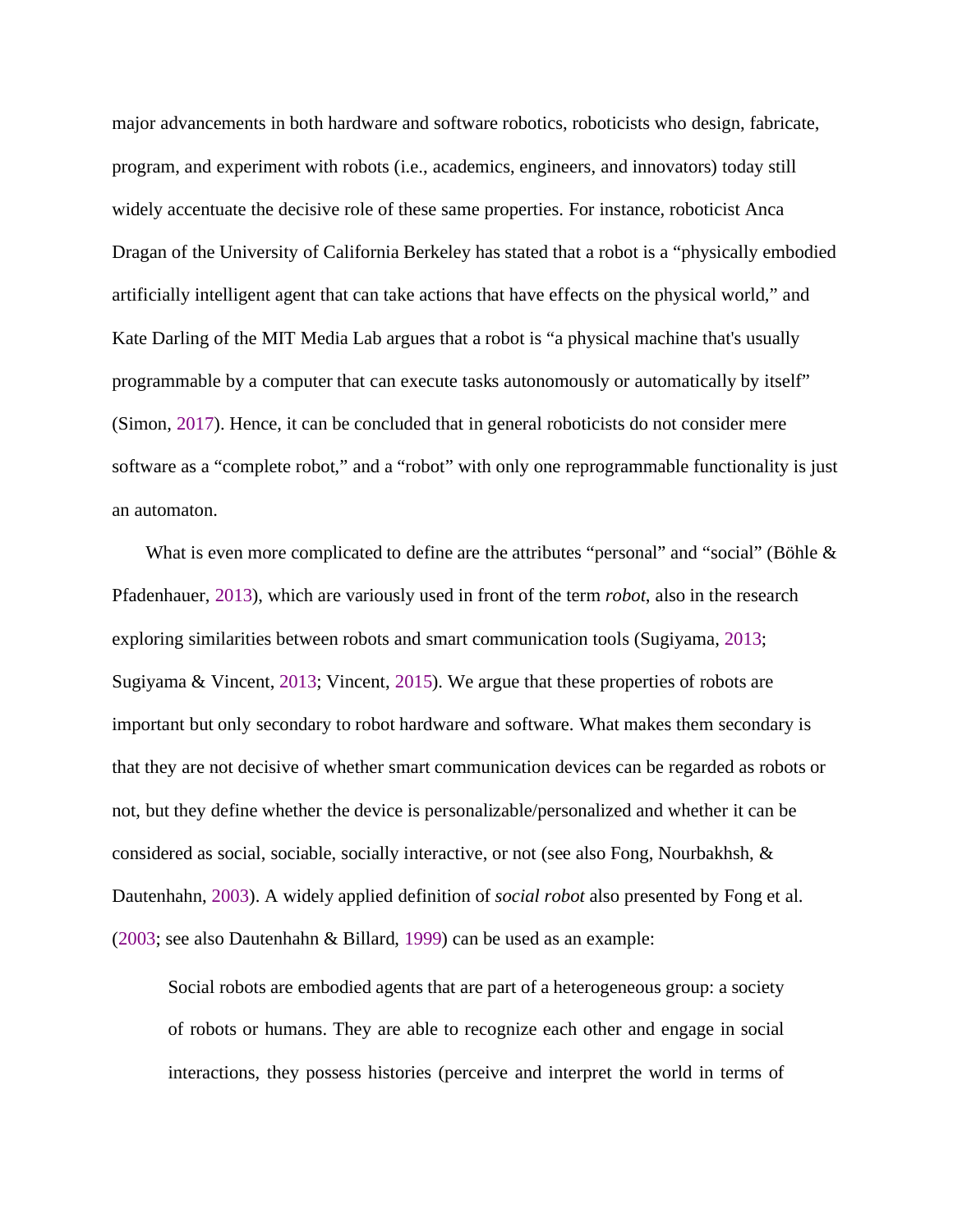their own experience), and they explicitly communicate with and learn from each other. (p. 144)

Additionally, this definition implies that the robotization of mobile communication requires a tangible robotic body as well as robotic software that makes it capable of interacting with and learning from other actors, be they other devices or humans. A robot's ability to interact socially is premised on both its hardware and software components. Höflich ([2013\)](#page-0-1) notes that to be a social robot, a robotic device should understand social action as reciprocal meaningful behavior. This has made researchers discuss them as quasi-social or quasi-interpersonal robots, also in connection with smart phones (Sugiyama, [2013](#page-0-1)).

The chapter continues with an overview of the existing literature presenting the driving forces behind the robotization of mobile communication devices. The robotization of mobile communication is described as a reciprocal process of two molding forces, the technology and the user, pointing out the strengths and weaknesses of these approaches in relation to robot software and robot hardware. Thereafter, the chapter conducts an overview of studies representing three different views on how the robotization of mobile communication occurs. The overview begins from the studies that highlight the intertwining of the human body with portable smart communication devices. A second branch of studies notes that smart communication tools already contain the necessary robotic software to transform these preexisting tools and their users into some sort of robotic machines or hybrids. The third category of studies is perhaps the most acceptable for roboticists. It portrays that the robotization of mobile communication emerges from machine–machine convergence, in which smart mobile communication devices are incorporated into robotic machines, not just temporarily but also as permanent solutions. The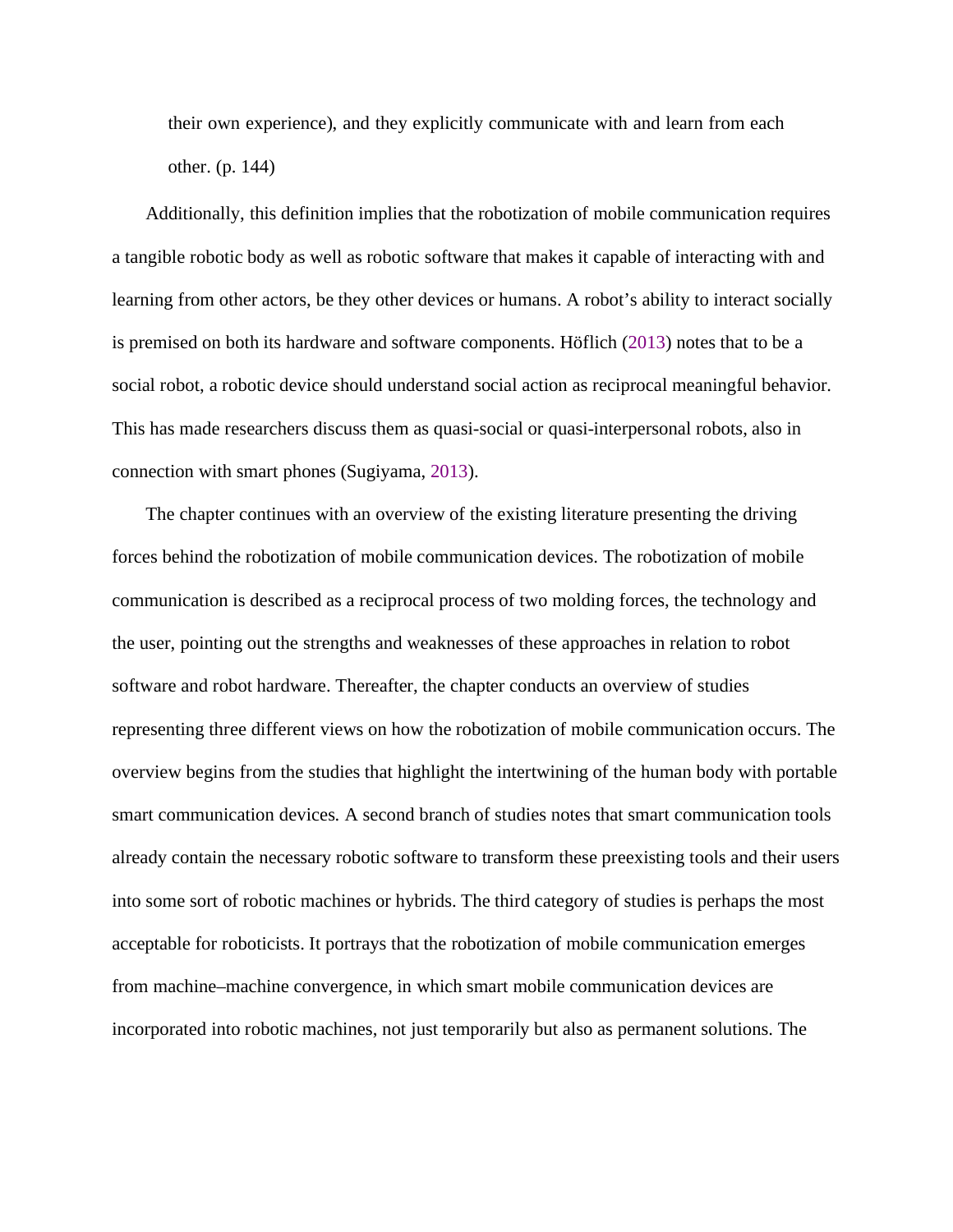chapter ends with remarks concerning the appropriate use of terminology and the most likely future of robotization of mobile communication devices.

# **Driving Forces of the Robotization of Mobile Communication**

The process of robotization is difficult to define, even for roboticists, since what counts as a robot changes continuously with rapid technological advancements in both hardware and software robotics. Nourbakhsh [\(2013](#page-0-1), pp. xiv–xv) identifies three functionalities that are common to robots, which according to him work as a "new form of living glue between our physical world and the digital universe." These technical functionalities relate a robot to its physical environment, through perception, action, and cognition. *Perception* refers to a robot's ability to collect information about the world through various sensors, such as cameras, microphones, and infrared, touch, and pressure sensors. An ability to *act* points to a robot's capacity to effect changes in its immediate surroundings. Nourbakhsh's third characteristic of a robot is *cognition*: its ability to reason and make decisions based on its own perceptions about the environment and the success of its actions.

Given this or other definitions, it is clear that the robotization of mobile communication is driven, on the one hand, by scientific innovations and discoveries. On the other hand, these technology-centered approaches easily overlook robotization as an outcome of social and political processes; robots are objects that open some social options and close others, reflecting the views and values of their designers, users, and political advocates (Fortunati, [2017\)](#page-0-1). For example, transferring the booking of a doctor's appointment or a care worker's visit to digital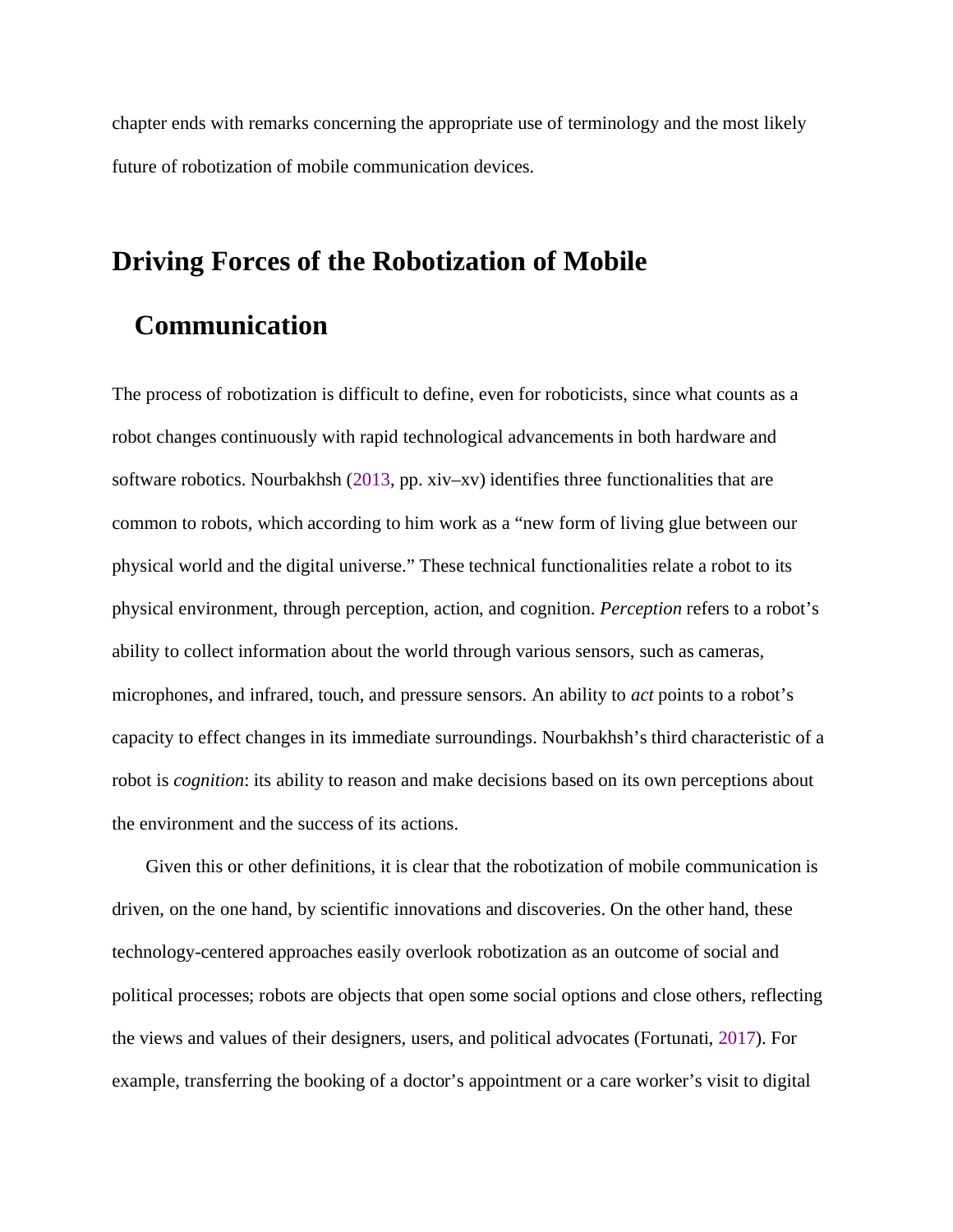environments and the replacement of human employees by virtual online assistants make accessing these services easier for some (socially restricted, tech-skilled young) but more difficult for others (older people, technology non-users).

This lesson about the social shaping of technology and users' capability to personalize their mobile communication tools is well learned by social scientists and communication scholars. It has also made some consider it justifiable to think that users could relatively freely define their own smartphones and other appliances as their personally regarded robot (e.g., Fortunati, [2013](#page-0-1); Höflich & El Bayed, [2015](#page-0-1); Sugiyama, [2013](#page-0-1); Sugiyama & Vincent, [2013](#page-0-1); Vincent, [2015](#page-0-1)). However, there is no solid empirical evidence showing that mobile users would have systematically started to reconsider or rename their mobile communication tools as personal(ized) robots. Although this strongly user-centered approach deviates considerably from technology-driven definitions of roboticists, and possibly creates frictions between disciplines, it is particularly valuable in raising the question of who has the power to define what a robot is and what it is not.

Considering both driving forces behind robotization, it appears that contemporary mobile communication devices may be viewed as robots yet only with some considerable provisos. Regarding hardware, smart communication devices typically contain multiple sensors like front and rear cameras, microphone, gyroscope, and GPS receiver that enable perception of the surrounding world. However, the actions they can implement based on their own perceptions are limited to the immaterial level of action; mobile devices can provide written, audial, or haptic feedback for the user and coded feedback for other smart devices nearby. The cognitive capacity of smart devices, in turn, is typically dependent and based on cloud-based AI services (e.g., virtual assistants like Apple's Siri, Microsoft's Cortana, Amazon's Alexa, or Google Assistant).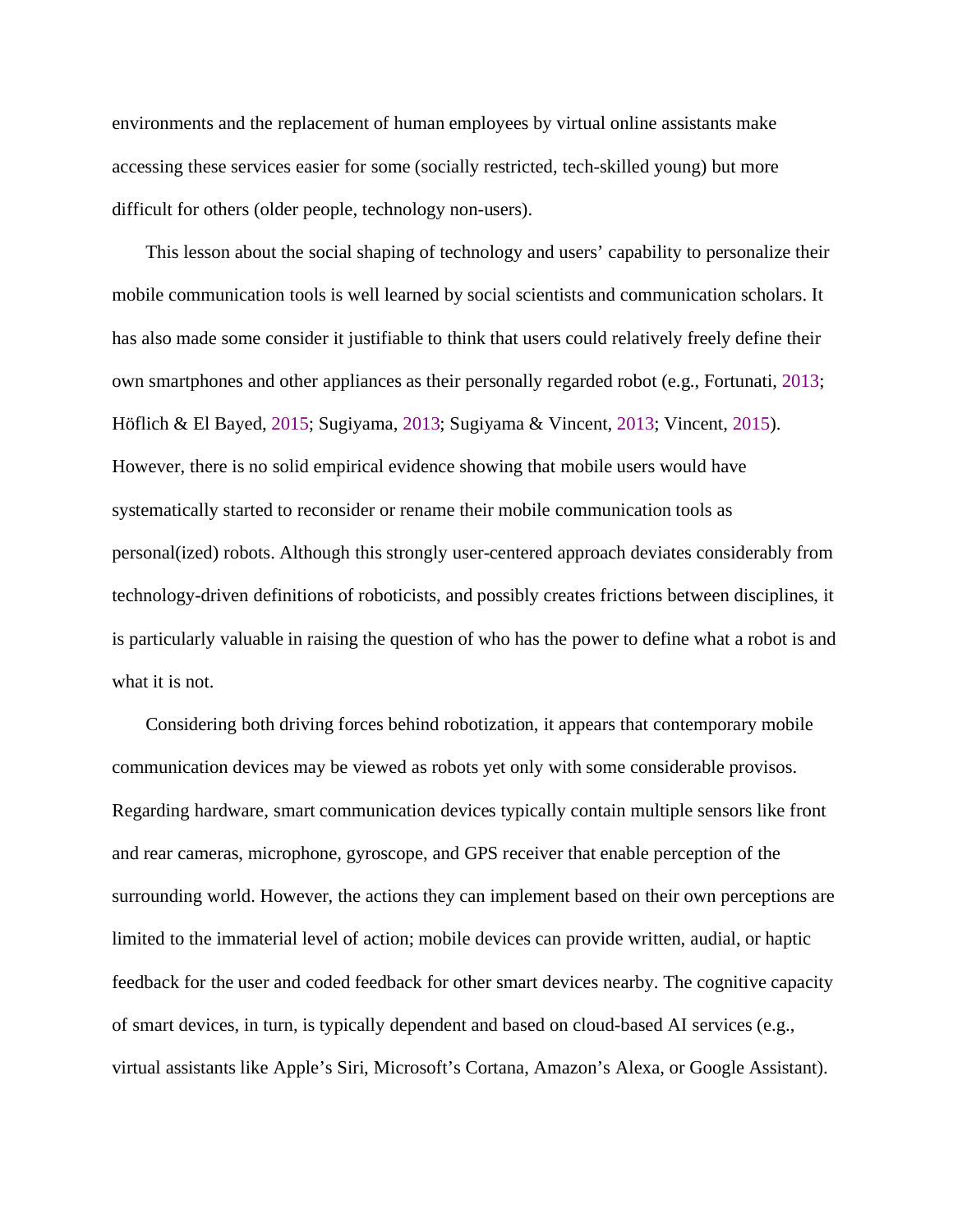However, manufacturers like Apple and Huawei have recently started integrating AI chips directly into their smartphones, making these devices more autonomous and hopefully less vulnerable to Internet connectivity problems. The next sections present three different views on how the robotization of mobile communication that is influenced by both social shaping and technological advancements proceeds in contemporary societies.

# **Hybridization of the Human Body and Mobile**

# **Communication Devices**

Mobile phones as portable, small personal tools have a special and close relationship with the human body. This particular bond inspired a group of scholars to explore the hybridization of the human body and mobile phones at the turn of the 21st century (e.g., Fortunati, Katz, & Riccini, [2003](#page-0-1); Katz, [2002](#page-0-1)). The ways in which mobile phones were held in the hand and on the ear and carried in pockets and special cases inspired them to talk about mobile phones as extensions of the human body or even as prosthetic tools (e.g., Campbell, [2008](#page-0-1); Katz & Sugiyama, [2006;](#page-0-1) Oksman & Rautiainen, [2003\)](#page-0-1). It was seen that the human body becomes the machine that manipulates the device (Pertierra, [2005](#page-0-1)). Fortunati ([2002a](#page-0-1)) highlighted that the human body should be considered as a natural machine, which when conjoining with the mobile phone—an artificial machine—had some completely new implications: For the first time an ordinary communication technology provided information both on the move and when stationary, which prompted users to move and alter their preplanned routings. Smartphones lifted this capacity to the next level, providing more personalized, automated, and real-time information about a user's physical activity and patterns of movement (e.g., mobile navigators, virtual health assistants). In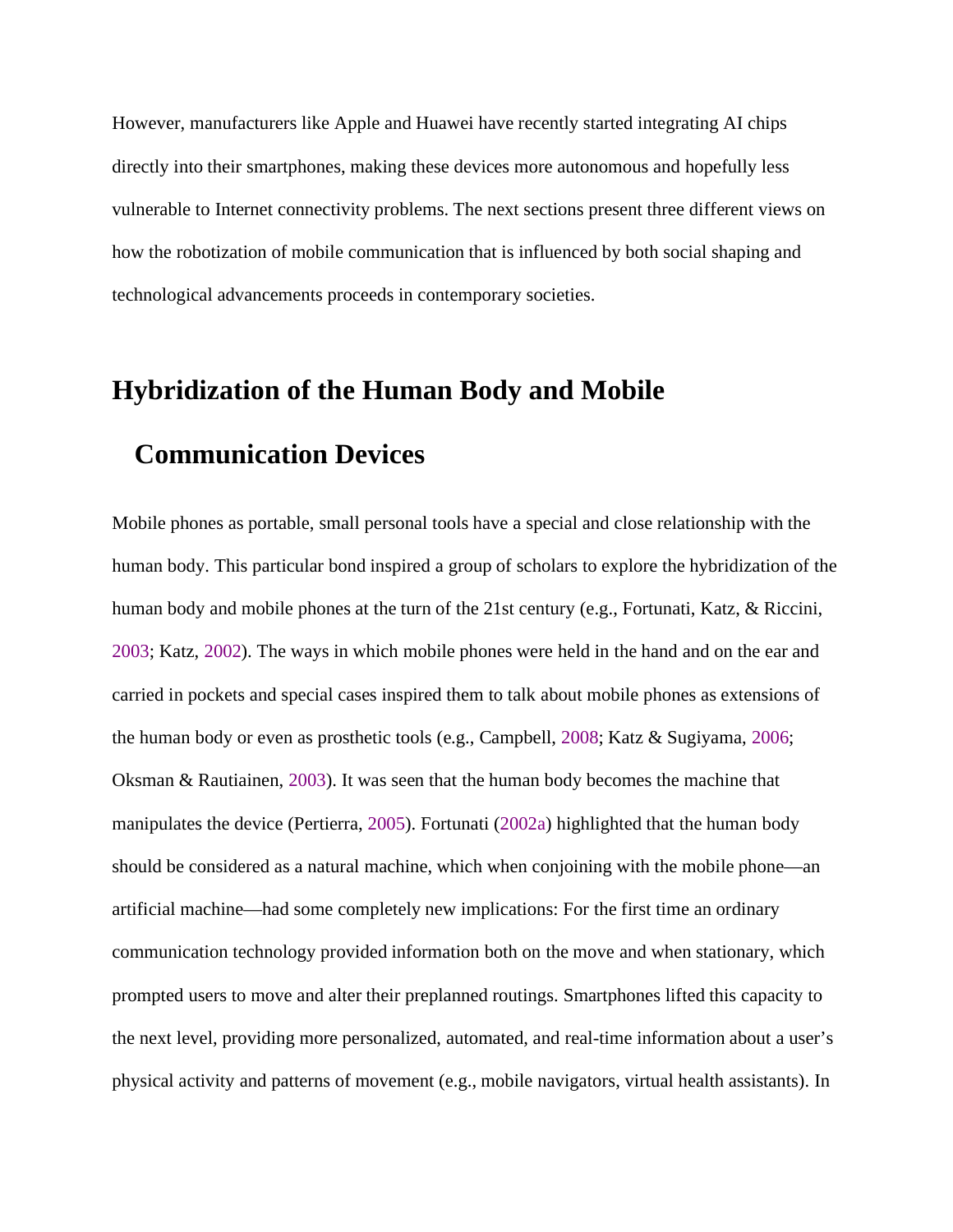this connection, Fortunati ([2002b](#page-0-1)) talks about the humanization of the machines, in which the human body becomes the true place of the mobile phone.

This research tradition also inspired mobile communication scholars to revive the concept of the *cyborg*, the biological body augmented with mechanical elements (Clark & Erickson, [2004](#page-0-1)), and to take the smartphone–body relationship on their research agenda (e.g., Sugiyama, [2013](#page-0-1); Sugiyama & Vincent, [2013\)](#page-0-1). However, the major advancements in this tradition are difficult to reach as far as the focus is limited to the perceptible sides of the smartphone hardware. This is because smartphones are much like feature phones; they are held in the hand and on the ear (but less than before); they are carried in pockets, cases, and armbands; and they are connected to headphones that are closely attached to the body. What has changed in visible and palpable hardware is a bigger screen and removal of a physical keyboard. A possibility to control a smartphone using its voice commands has reduced, at least in theory, the need to separate it from the body. In contrast, the major hardware advancements (gyroscope, accelerometer, magnetometer, GSP, etc.) are well hidden behind the sleek exterior of smart mobile devices; and therefore, they easily escape the attention of researchers interested in human–machine hybridization. Although marginal in the smartphone market, the Fairphone is an interesting exception in this regard due to its modular design and transparent exterior.

This symbiotic relationship between the smartphone and its user forms the premise of Vincent's (2013) analysis. She argues that constant connection and emotional attachment to the mobile phone result in both physical and emotional association with a device, transforming the mobile phone eventually into a personalized social robot. Unlike preprogrammed robots, Vincent argues, the smartphone is filled with personally meaningful content and memories; and it provides multiple affordances to deal with almost every eventuality. For her, the smartphone as a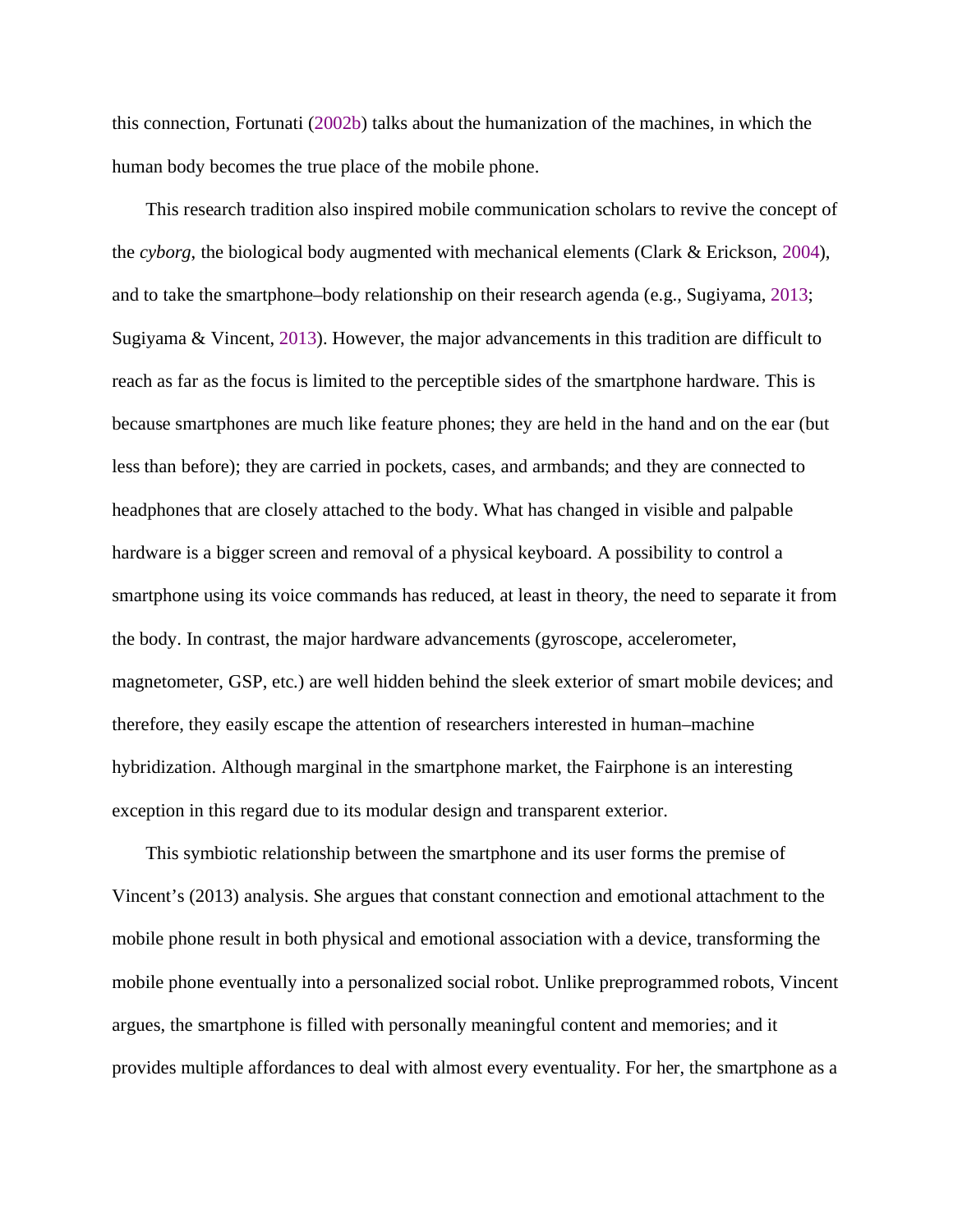personalized social robot is a co-construction of this preexisting multifunctional technology and the individual emotions the user associates with the device. As such, this conceptualization endows the user with complete sovereignty to define his or her personal relationship with a smartphone as a kind of robot. Other scholars like Bayer, Dal Cin, Campbell, and Panek [\(2016](#page-0-1)) and Gardner [\(2015](#page-0-1)) later presented that smartphone communication is related to a user's personality in more nuanced ways, including practices of use that range from highly intuitive and automated to more conscious and emotionally charged ones.

Human–machine hybridization offers one vantage point to contemplate what the robotization of mobile communication is all about. However, the vantage it provides is limited at least in two respects. First, when the human body is considered as part of the human–machine hybrid that provides all movement and environmental connection, such a hybrid is largely dependent on the agency of the human body. Without any moving parts, the element of mechatronics typically considered as a decisive part of fully fledged robots is neglected. Second, this vantage point omits the importance of specific robot software as constitutive of the robot since the focus of analysis is clearly on the attachment of the existing hardware—in this case, the smartphone to the human body.

#### **Hybridization of Robot Software/AI and Mobile**

### **Communication Devices**

A vivid discussion on human–machine hybridization has stirred researchers to consider the role of software and AI developments for the robotization of mobile communication (Barile, [2013](#page-0-1); Fortunati, [2013](#page-0-1); Sugiyama, [2013](#page-0-1); Sugiyama & Vincent, [2013](#page-0-1)). Smartphones and wearable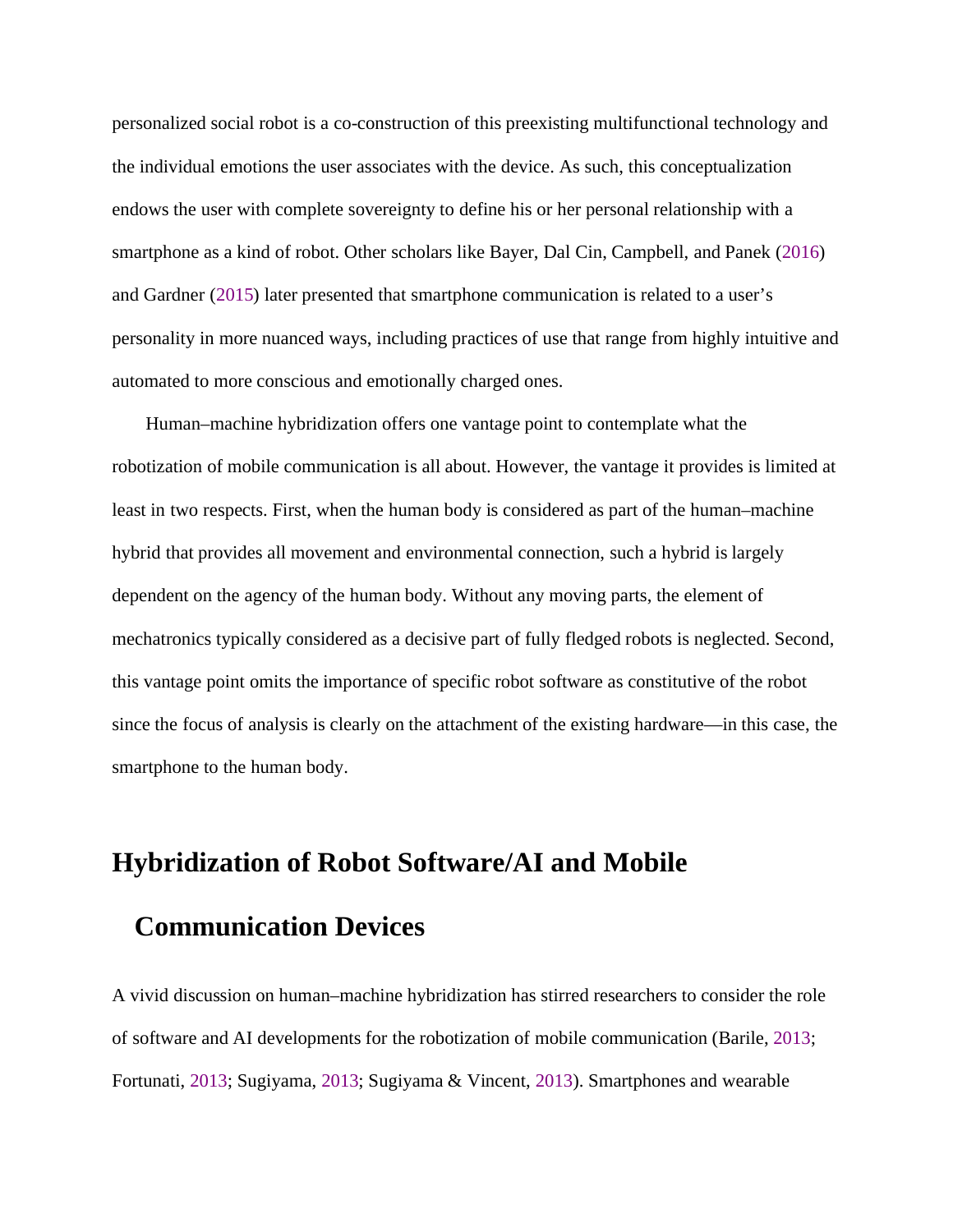devices include more sophisticated software technology and contain more personal content, transforming technologies "from a hard and utilitarian conception to a softer ideal based on the emotional value of new devices" (Barile, [2013,](#page-0-1) p. 102). In general, this line of thinking is also premised on the idea that the robotization of mobile communication does not require any specific new robot hardware or mechatronic components, but it can take place inside existing smart mobile technologies. Fortunati ([2013](#page-0-1)) encapsulates this, when writing about ubiquitous social roboting:

The hidden and ubiquitous robot implies that robots must renounce their hardware. They will fertilize and strengthen the old and the new media with their software. It is the robot, whether it is an avatar<sup>[[1](#page-23-0)]</sup> or a social believable agent, that will work, in a saprophyte way, inside the already available technologies such as the mobile phone. (p. 126)

The same mindset is incorporated in the studies of Sugiyama and Barile. Sugiyama ([2013\)](#page-0-1) notes that young people's tendency to make their mobile phones as lively as possible in Japan signals that the mobile device has gone through the process of anthropomorphization and is hence turning into a quasi-social robot. In their joint article, Barile and Sugiyama [\(2015,](#page-0-1) p. 415) write that "the process of automation that algorithms and robotic functions yield is often covert, hiding behind the face of familiar devices." According to them, these automated functions of the smartphone have the power to shape and to animate our emotions and taste. Because automation and algorithms alone do not fully correspond with conventional ideas of a social robot, Barile and Sugiyama propose calling the smartphone and its applications a quasi-social robot.

Studies on specific mobile applications, intelligent virtual assistants, have boosted the discussion on software-led robotization of mobile communication. A recent book edited by Gehl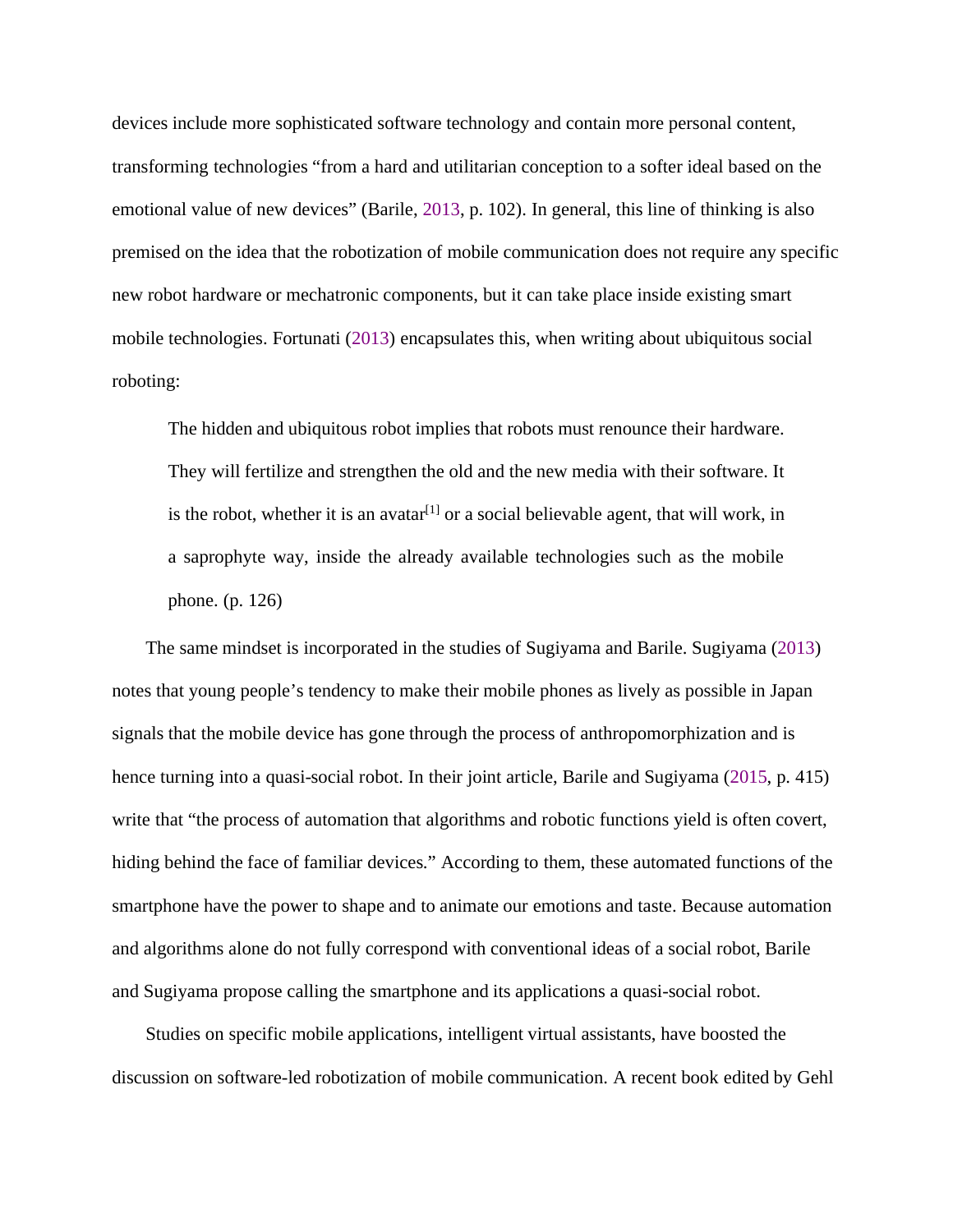and Bakardjieva ([2016\)](#page-0-1) defines virtual robots—used in mobile and many other platforms—as robots without embodied presence in a physical world. Perhaps the most famous and studied of them is Apple's virtual assistant, Siri. Guzman [\(2016\)](#page-0-1) rightly relates Siri as a mobile virtual assistant to the field of AI and software robotics. Virtual assistants are molding and robotizing the device from inside, providing a sense of personality and communicative reciprocity between the user and the device. Other scholars, like Phan ([2017\)](#page-0-1), go further, arguing that the gendered female voice and personality programmed in Siri unfold the hidden materiality and tangibility of the device. Leaning on the principles of new materialism that consider inanimate objects having agency, she argues that robotic assistants are always intertwined with material processes, making it justifiable to talk about them as "a kind of robot" (Phan, [2017](#page-0-1), p. 25).

In summary, all of these studies are premised on the idea that the robotization of mobile communication does not presume any specific hardware, but it can take place within existing smart communication devices. What facilitates the robotization of mobile communication are algorithms and cloud-based AI that automatize, customize, and personalize content and mobile communication, making researchers represent these devices as robots.

# **Convergence of Mobile Communication Devices and Robotic Machines**

What remains to be analyzed and discussed are the ways in which older technologies shape and integrate into newer ones. New technologies are seldom completely new inventions, rising out of nowhere (MacKenzie & Wajcman, [1999](#page-0-1)). In this respect, smartphones and robots are no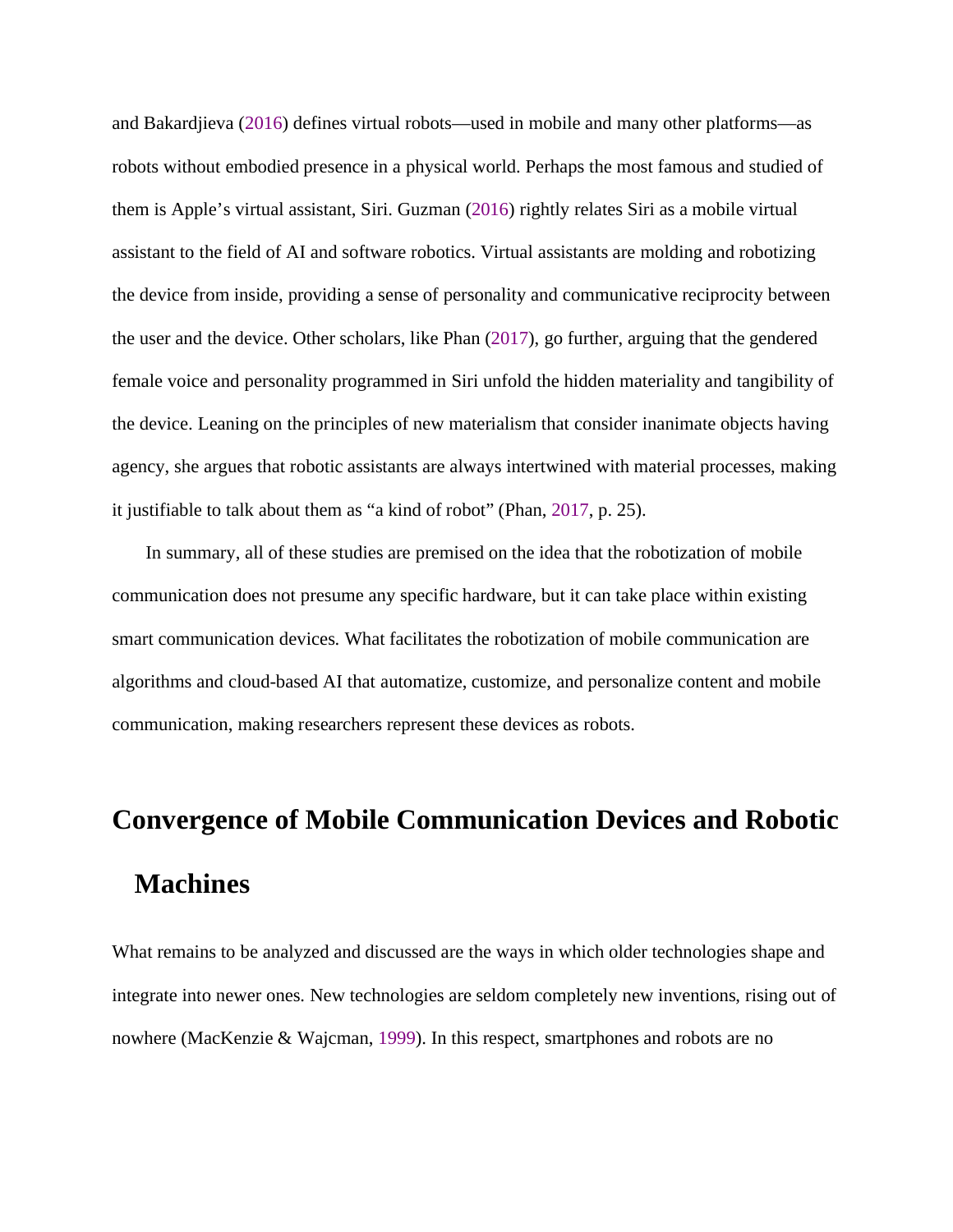exception. Quite the contrary, they represent a gradual technological change, especially robots, which are typically combinations of old and new technology—both hardware and software.

There are already several robot technologies on the market, and many more on the design table, which use smartphones, table computers, or mobile applications as their user interface. The rationale behind this design approach is that the interfaces utilizing existing technologies are most user-friendly and intuitive as people have previous experience of using them (Taipale, Vincent, Sapio, Lugano, & Fortunati, 2015). Good examples of this convergence strategy come from the field of telepresence robots and robotic assistants. Both telepresence and personal assistive robots can provide a robotic body for virtual assistants, which can be the same as (e.g., Siri) or similar to those already embedded in smartphones and other mobile devices. In some cases, the marriage of smart device and robotic body is not made permeant, and the two machines can be disconnected if needs arise (e.g., Double). Assistant robots, like Nao or Pepper, aim for even more natural and intuitive robot–human interaction, taking the shape of a humanoid with several human-like features, such as face, arms, and voice, which can be readily recognized. Sometimes a physical appearance is crucial. It has been shown that software-based coaching in physical activation does not motivate as much as instructions coming from an embodied robot (Fasola & Mataric, [2013](#page-0-1)) and that people follow better health instructions that are given by a robot than a table computer (Mann, MacDonald, Kuo, Li, & Broadbent, 2015).

Compared to a mere smartphone, the movable base of the telepresence robot allows remote manipulation of the place of the "mobile communication device on wheels." Just like the virtual assistant of a smartphone, telepresence robots and robotic assistants are able to help their users when connected to the Internet. For example, Siri can be activated from afar to ask for assistance when interacting with the mobile telepresence robot Double, which has wheels for legs and an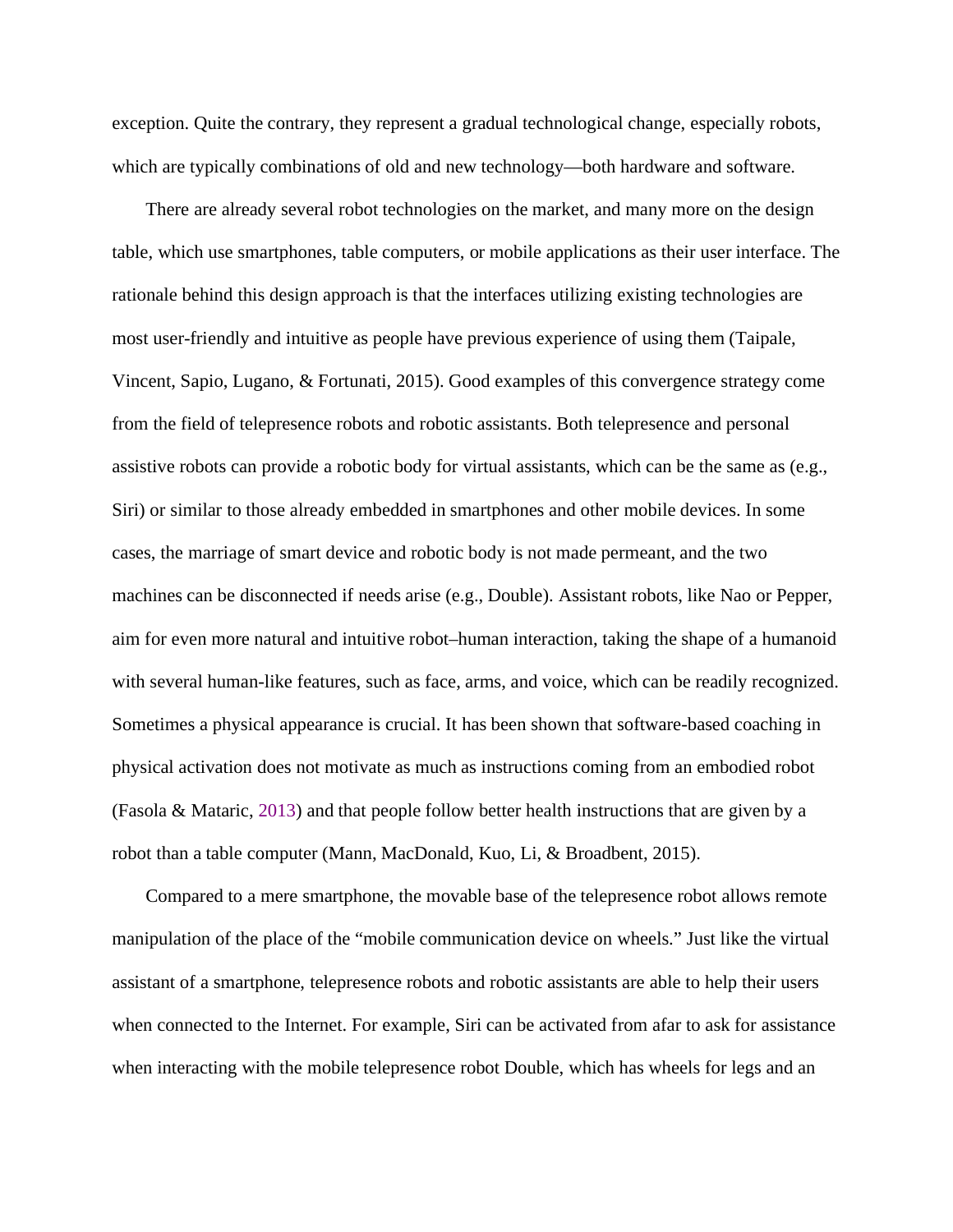iPad for brains. In the context of healthcare, mobile telepresence robots are used both in home care, to allow remote connection between a patient, care staff, and relatives (Koceski & Koceska, [2016](#page-0-1)), and in hospitals, as an alternative to ordinary doctor rounds (Marini et al., [2015](#page-0-1)).

Although robotic assistants and basic telepresence robots are visible in their environment, they do not otherwise manipulate it, move around independently within in, or react to it. They can be part of the Internet of things and, to a limited extent, move around in a physical environment but have only minor capacity to affect their physical surroundings. This poses a question of whether or not a mobile communication device combined with a movable base really qualifies as a robot. The telepresence robot Origibot, which uses an Android table computer as a user interface, has been equipped with a robotic arm and gripper. This combination of an ordinary smart communication device and a robotic limb already approaches the definition of a robot as "an actuated mechanism programmable in two or more axes with a degree of autonomy, moving within its environment, to perform intended tasks" (International Organization of Standardization, [2012\)](#page-0-1).

It is worth noting that even if telepresence robots and robotic assistants include some regular smart communication technology and software, in general, they are not made for mobile use in the same way as mobile communication devices. When integrated with a robotic body, off-theshelf mobile communication devices lose some degrees of freedom in terms of portability. However, some smaller robot assistants, like the pocket-sized robot RoBoHon, are designed as alternatives to traditional smart communication devices (Kamiwada, Imai, Kanaoka, & Take, [2017](#page-0-1)). In addition to phone, email, and other applications, they have humanoid features such as limbs and allow different postures, an ability to walk, and even face recognition.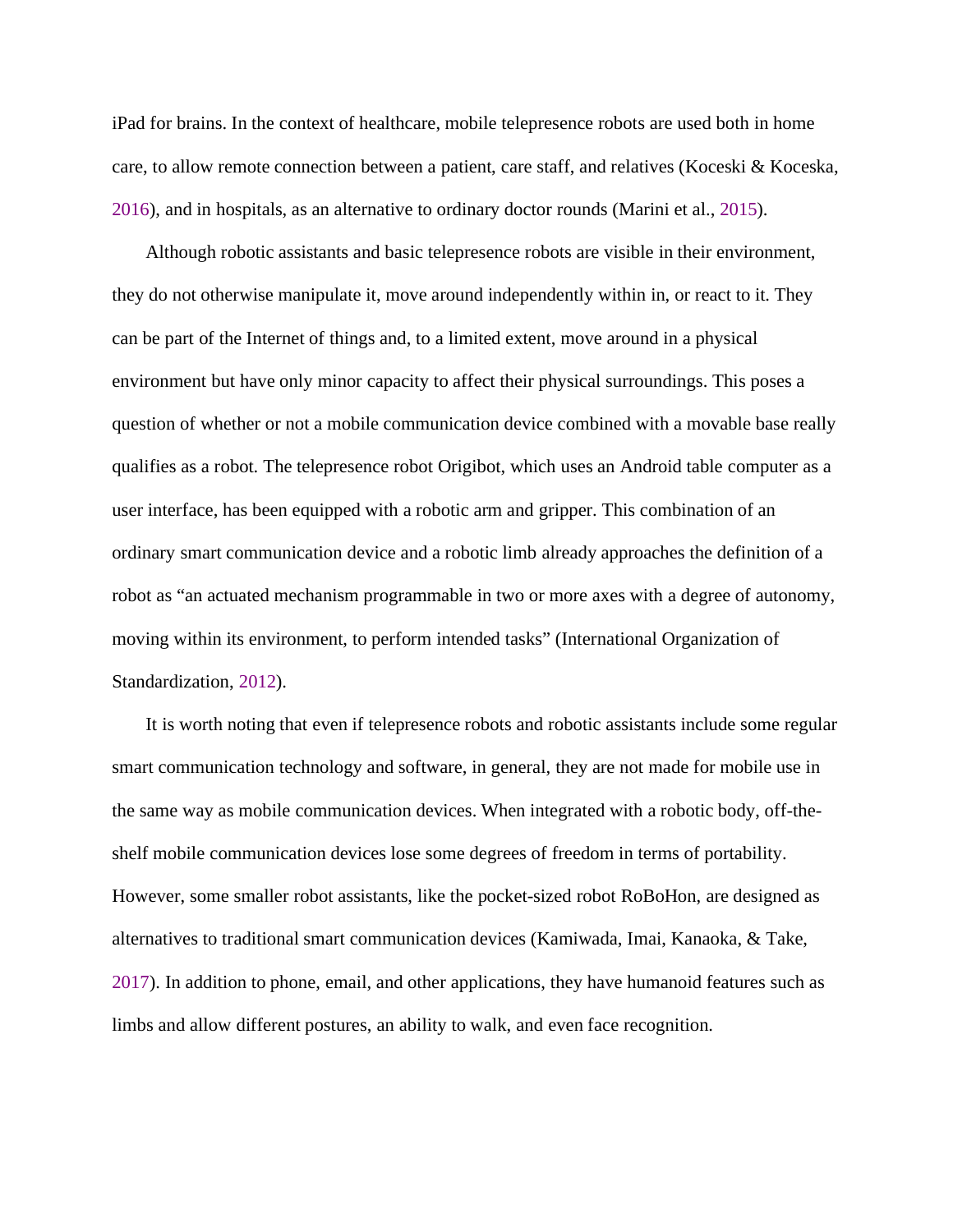These examples indicate that the robotization of mobile communication takes perhaps its most advanced form when smart communication devices, involving robotic software such as algorithms, AI, a personal assistant, or an avatar, converge with specific robotic hardware. While existing mobile communication software involves some automatic data-processing and personalized features, ordinary smart communication technologies are connected to the environment only at the level of communication and information exchange. Specific material extensions or more complete robotic bodies are required to extend the environmental connection to the material level of interaction. Ubtech Lynx takes a step in this direction by integrating Amazon's virtual assistant Alexa, which can control a smart home system, into a robotic body.

# **Future of Mobile Communication and Robotics**

In this chapter, we have argued why it is logical to locate mobile communication on the side of software robotics/AI and defined smart communication devices as material artifacts and as potential components of a robot machine on the side of hardware robotics. By so doing, it has been possible to clarify and systematize scholarly discussion on robotization of mobile communication in this rather new field of study.

What we have shown is that the robotization of mobile communication devices proceeds on many fronts, and therefore researchers should be cautious when labeling mobile communication devices as robots. The greatest share of this robotization takes place within the smart mobile device and perhaps in the minds of users who might begin considering their mobile phones as robotic devices. However, without solid empirical evidence on users' changing perceptions of mobile communication devices, this aspect of robotization remains unverified. Future research should follow closely the possible changes in user perceptions since more and more software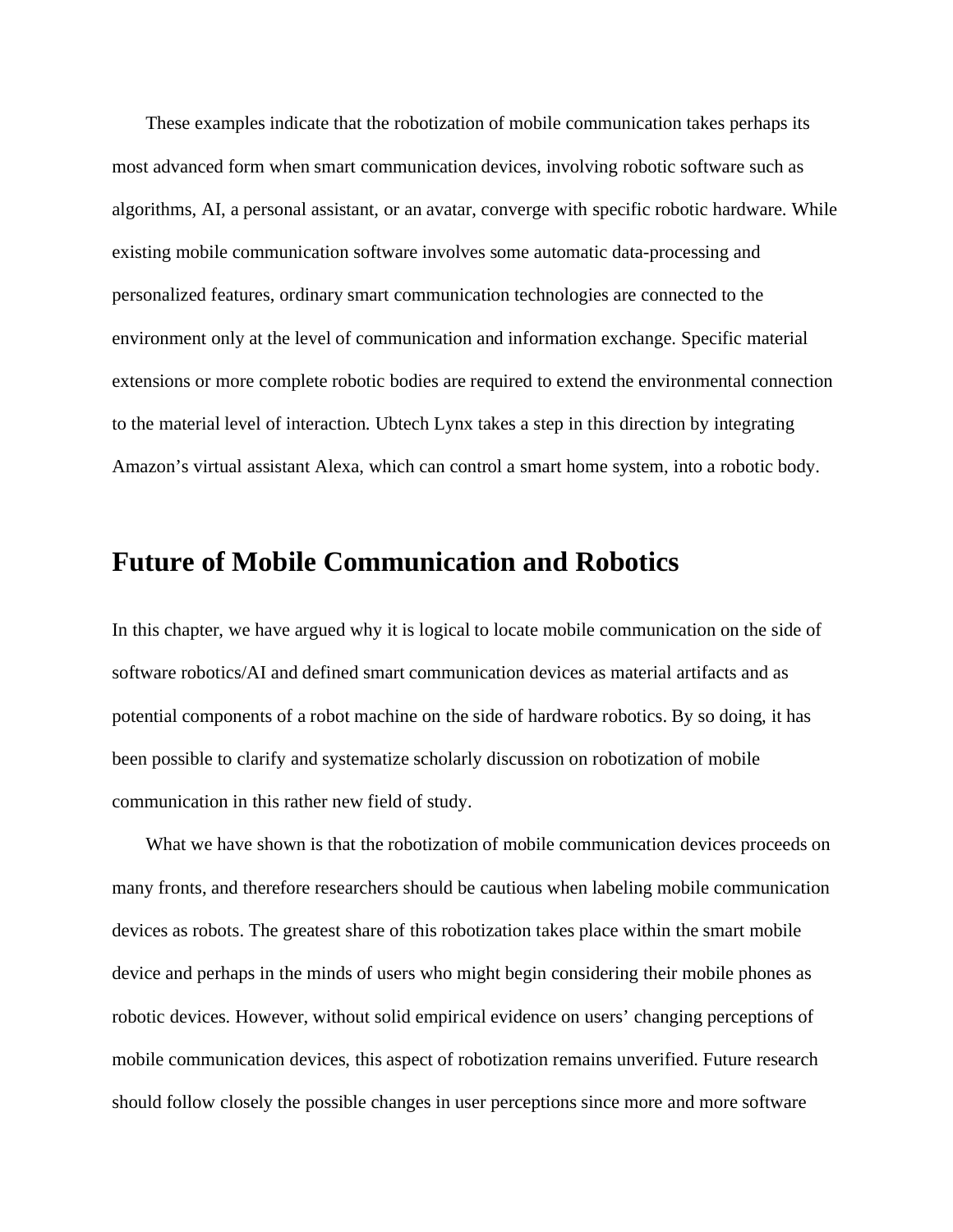robotics is being embedded in smart communication devices. Just as the smartphone is no longer primarily a phone but an instant messaging and social media tool for today's teenagers and young adults, its meaning and main functionalities may also change along robotization in the near future.

Based on the present critical overview, it is argued that if nothing changes in the mobile communication hardware and only new and improved robotic software and AI are included in prevailing mobile communication devices, it may be fair to speak about smartphones and other mobile communication tools as quasi-robots but no more than that. When researchers zoom in on software robotization, the properties that also require robot hardware and that are constitutive of fully fledged robots are easily overlooked (e.g., locomotion, manipulation of physical surroundings). A higher sensitivity for the differences between robotic software and robotic hardware could help avoid communication gaps between the disciplines involved in the study of robotization.

Lastly, there seems to be a lot of untapped potential in mobile communication hardware regarding robotization in general. Smartphones and other mobile communication devices contain multiple technologies that allow the integration of additional robotic hardware with them (e.g., USB, Bluetooth, and Wi-Fi). This would make the smartphone not only an artificial extension of the human body but also part of a more complex configuration of human, mobile technology, and robotic extensions. Together with emerging use of AI and virtual assistants embedded in mobile communication devices, these new configurations may shape users' perceptions of their smartphones even in the near future. This calls for new research efforts aimed at separating the robotic dimension of mobile communication technologies from users' perceptions.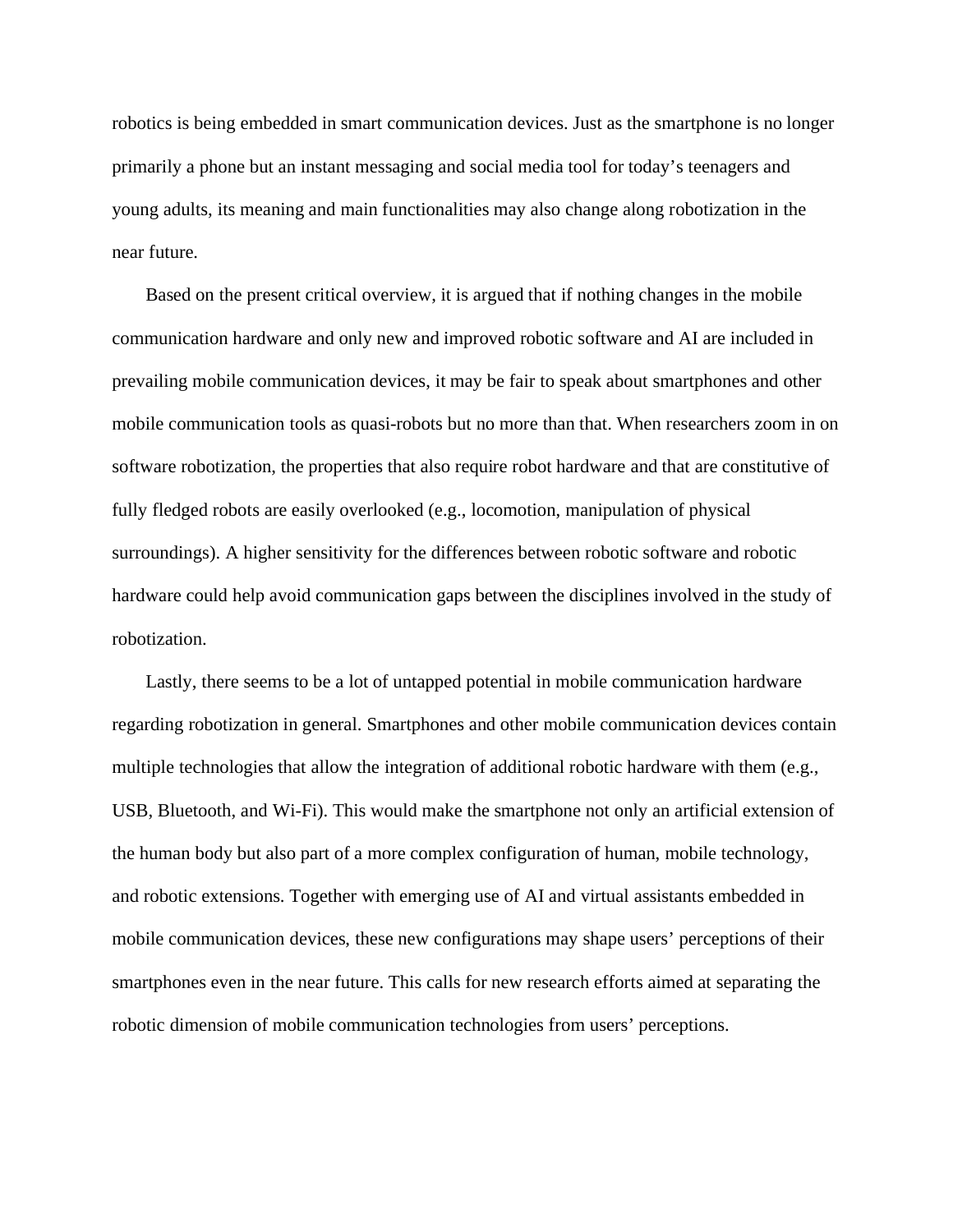## **Acknowledgment**

This work was supported by the Centre of Excellence in Research on Ageing and Care (CoE AgeCare) and the Robots and the Future of Welfare Services (ROSE) research project, both funded by the Academy of Finland.

#### **References**

- Barile, N. (2013). From the posthuman consumer to the ontobranding dimension: Geolocalization, augmented reality and emotional ontology as a radical redefinition of what is real. *Intervalla*, *1*, 101–115.
- Barile, N., & Sugiyama, S. (2015). The automation of taste: A theoretical exploration of mobile ICTs and social robots in the context of music consumption. *International Journal of Social Robotics*, *7*, 407–416.
- Baron, N. S., & Ling, R. (2007, July). *Emerging patterns of American mobile phone use: Electronically-mediated communication in transition*. Paper presented at Mobile Media 2007, Sydney, Australia.
- Bayer, J. B., Dal Cin, S., Campbell, S. W., & Panek, E. (2016). Consciousness and selfregulation in mobile communication. *Human Communication Research*, *42*(1), 71–97.
- Bell, M. W. (2008). Toward a definition of "virtual worlds." *Journal for Virtual Worlds Research*, *1*(1), 1–5.
- Böhlen, M., & Karppi, T. (2017). Social robots: Human–machine configurations. *Journal of Media, Culture & Technology*, *29*, 1–22.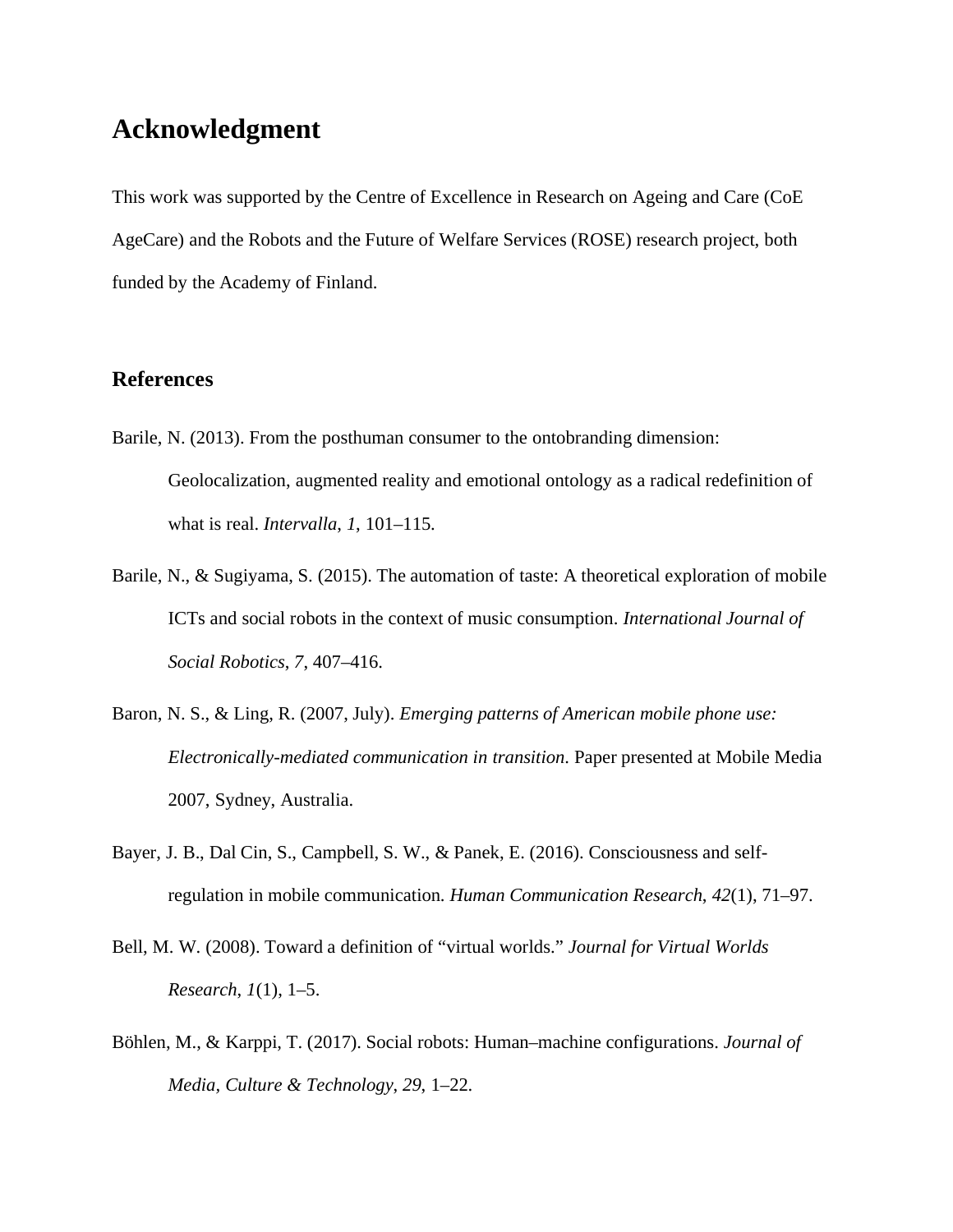- Böhle, K., & Pfadenhauer, M. (2013). Social robots call for social sciences. *Science, Technology & Innovation Studies*, *10*, 3–10.
- Bolin, G. (2012). Personal media in the digital economy. In P. Sinckars & P. Vonderau (Eds.), *Moving data: The iPhone and the future of media* (pp. 91–103). New York, NY: Columbia University Press.
- Bostrom, N., & Yudkowsky, E. (2014). The ethics of artificial intelligence. In K. Frankish & W. M. Ramsey (Eds.), *The Cambridge handbook of artificial intelligence* (pp. 316–334). Cambridge, England: Cambridge University Press.
- Campbell, S. (2008). Mobile technology and the body: Apparatgeist, fashion, and function. In J. E. Katz (Ed.), *Handbook of mobile communication studies* (pp. 153–164). Cambridge, MA: MIT Press.
- Clark, A., & Erickson, M. (2004). Natural-born cyborgs: Minds, technologies, and the future of human intelligence. *Canadian Journal of Sociology*, *29*(3), 471.
- Dautenhahn, K., & Billard, A. (1999). Bringing up robots or the psychology of socially intelligent robots: From theory to implementation. In *Proceedings of the Third Annual Conference on Autonomous Agents* (pp. 366–367). New York, NY: ACM.
- Fasola, J., & Mataric, M. (2013). A socially assistive robot exercise coach for the elderly. *Journal of Human–Robot Interaction*, *2*(2), 3–32.
- Fong, T., Nourbakhsh, I., & Dautenhahn, K. (2003). A survey of socially interactive robots. *Robotics and Autonomous Systems*, *42*(3), 143–166.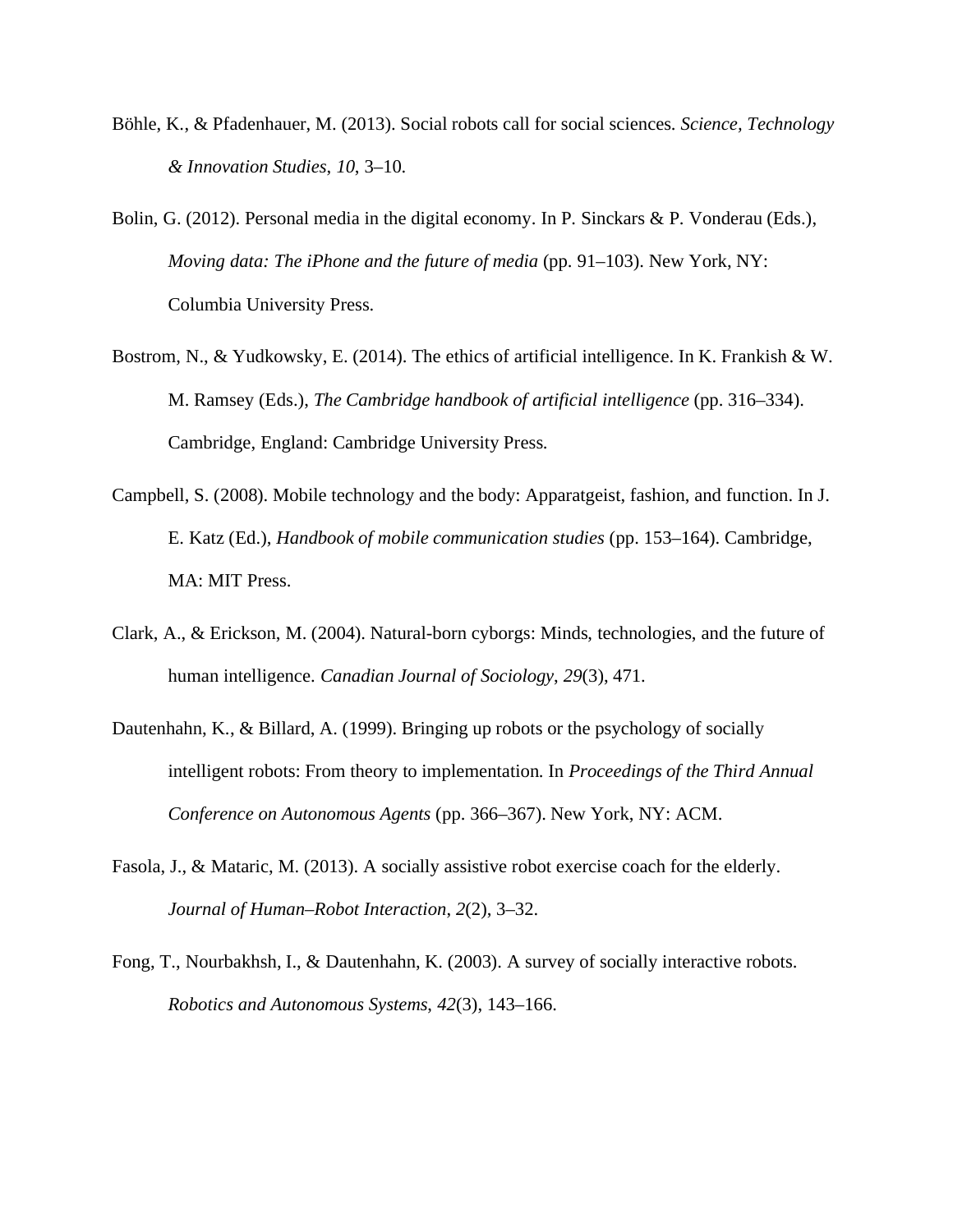- Fortunati, L. (2002a). The human body: Natural and artificial technology. In J. E. Katz (Ed.), *Machines that become us: The social context of personal communication technology* (pp. 71–87). New Brunswick, NJ: Transaction Publishers.
- Fortunati, L. (2002b). The mobile phone: Towards new categories and social relations. *Information, Communication & Society*, *5*, 513–528.
- Fortunati, L. (2013). Afterword: Robot conceptualizations between continuity and innovation. *Intervalla*, *1*, 116–129.
- Fortunati, L. (2017). Robotization and the domestic sphere. *New Media & Society*, *20*(8), 2673– 2690. <http://dx.doi.org/10.1177/1461444817729366>
- Fortunati, L., Katz, J. E., & Riccini, R. (Eds.). (2003). *Mediating the human body: Technology, communication, and fashion*. New York, NY: Routledge.
- Fortunati, L., & Taipale, S. (2014). The advanced use of mobile phones in five European countries. *British Journal of Sociology*, *65*, 317–337.
- Fortunati, L., & Taipale, S. (2016). Mobile communication: Media effects. In P. Rössler, C. A. Hoffner & L. van Zoonen (Eds.), *International encyclopedia of media effects* (pp. 1241– 1252). Hoboken, NJ: Wiley-Blackwell.
- Gardner, B. (2015). A review and analysis of the use of "habit" in understanding, predicting and influencing health-related behaviour. *Health Psychology Review*, *9*(3), 277–295.
- Gehl, R. W., & Bakardjieva, M. (2016). *Socialbots and their friends: Digital media and the automation of sociality*. New York, NY: Routledge.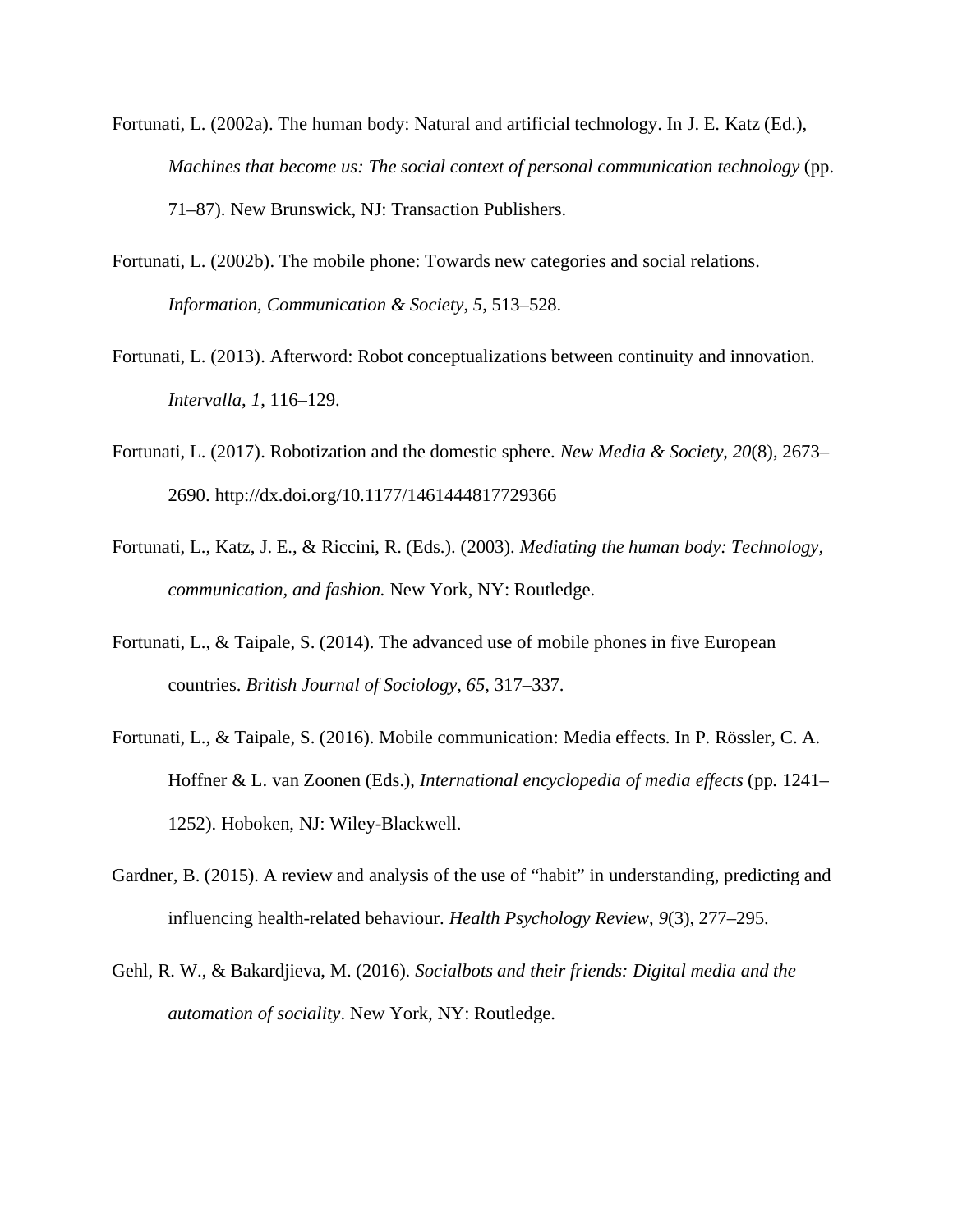- Gohner, P. (2009). Architectures and methods for computer-based automation. In H. Unbehauen (Ed.), *Control systems, robotics and automation* (Vol. 18, pp. 1–10). Oxford, England: Eolss Publishers.
- Guzman, A. L. (2016). Making AI safe for humans: A conversation with Siri. In R. W. Gehl & M. Bakardjieva (Eds.), *Socialbots and their friends: Digital media and the automation of sociality* (pp. 69–85). New York, NY: Routledge.
- Höflich, J. R. (2013). Relationships to social robots: Towards a triadic analysis of media-oriented behavior. *Intervalla*, *1*, 35–48.
- Höflich, J. R., & El Bayed, A. (2015). Perception, acceptance, and the social construction of robots—exploratory studies. In J. Vincent, S. Taipale, B. Sapio, L. Fortunati, & G. Lugano (Eds.), *Social robots from a human perspective* (pp. 39–51). London, England: Springer International Publishing.
- International Organization for Standardization. (2012). *Robots and robotic devices*. ISO 8373:2012. Retrieved from <https://www.iso.org/obp/ui/#iso:std:iso:8373:ed-2:v1:en>
- International Organization for Standardization. (2014). *Robots and robotic devices—Safety requirements for personal care robots*. ISO Standard 13482:2014. Retrieved from <https://www.iso.org/obp/ui/#iso:std:iso:13482:ed-1:v1:en>
- Kamiwada, T., Imai, T., Kanaoka, T., & Take, R. (2017). Service robot platform technologies that enhance customer contact points. *Fujitsu Scientific & Technical Journal*, *53*, 47–55.
- Katz, J. E. (Ed.). (2002). *Machines that become us: The social context of personal communication technology*. New Brunswick, NJ: Transaction Publishers.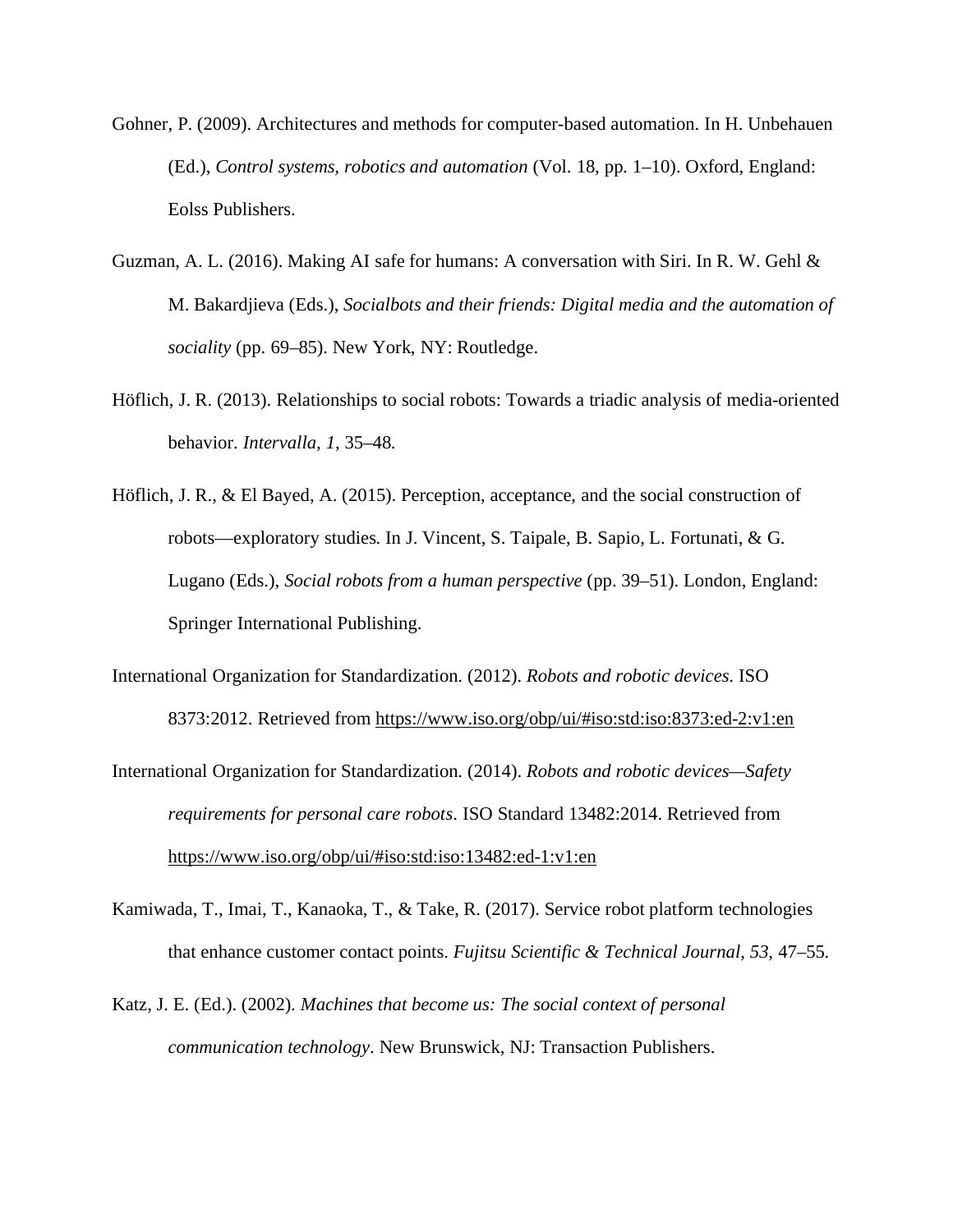- Katz, J. E., & Sugiyama, S. (2006). Mobile phones as fashion statements: Evidence from student surveys in the US and Japan. *New Media & Society*, *8*, 321–337.
- Koceski, S., & Koceska, N. (2016). Evaluation of an assistive telepresence robot for elderly healthcare. *Journal of Medical Systems*, *40*, 1–7.
- Ling, R., & Lai, C. H. (2016). Microcoordination 2.0: Social coordination in the age of smartphones and messaging apps. *Journal of Communication*, *66*, 834–856.
- MacKenzie, D., & Wajcman, J. (1999). Introductory essay: The social shaping of technology. In D. MacKenzie & J. Wajcman (Eds.), *The social shaping of technology* (2nd ed., pp. 3– 27). Buckingham, England: Open University Press.
- Mann, J. A., MacDonald, B. A., Kuo, I. H., Li, X., & Broadbent, E. (2015). People respond better to robots than computer tablets delivering healthcare instructions. *Computers in Human Behavior*, *43*, 112–117.
- Marini, C. P., Ritter, G., Sharma, C., McNelis, J., Goldberg, M., & Barrera, R. (2015). The effect of robotic telerounding in the surgical intensive care units impact on medical education. *Journal of Robotic Surgery*, *9*, 51–56.

Millington, I., & Funge, J. (2009). *Artificial intelligence for games*. Burlington, MA: CRC Press.

- Nof, S. Y. (1999). Robotics terminology. In S. Y. Nof (Ed.), *Handbook of industrial robotics* (pp. 1261–1318). New York, NY: John Wiley & Sons.
- Nourbakhsh, I. R. (2013). *Robot futures*. Cambridge, MA: MIT Press.
- Oksman, V., & Rautiainen, P. (2003). "Perhaps it is a body part": How the mobile phone became an organic part of the everyday lives of Finnish children and teenagers. In J. E. Katz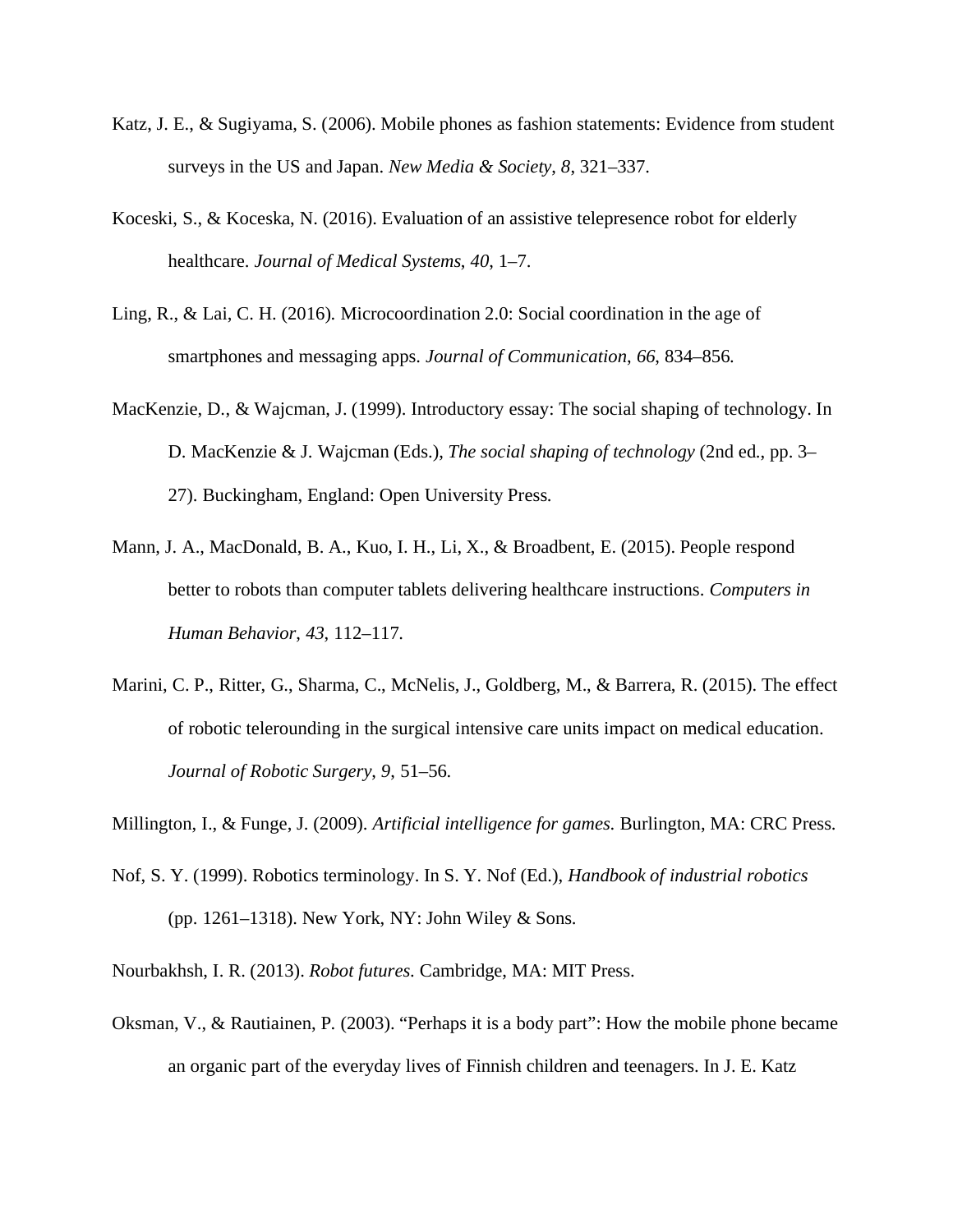(Ed.), *Machines that become us: The social context of personal communication technology* (pp. 161–170). New Brunswick, NJ: Transaction Publishers.

- Oulasvirta, A., & Blom, J. (2007). Motivations in personalisation behaviour. *Interacting With Computers*, *20*, 1–16.
- Pertierra, R. (2005). Mobile phones, identity and discursive intimacy. *Human Technology*, *1*, 23– 44. Retrieved from [http://www.humantechnology.jyu.fi](http://www.humantechnology.jyu.fi/)
- Phan, T. (2017). The materiality of the digital and the gendered voice of Siri. *Transformations*, *29*, 23–33.
- Poole, H. H. (1989). *Fundamentals of robotics engineering*. Dordrecht, The Netherlands: Springer.
- Rice, R. E., & Katz, J. E. (2003). Comparing Internet and mobile phone usage: Digital divides of usage, adoption, and dropouts. *Telecommunications Policy*, *27*(8–9), 597–623.

Simon, M. (2017, August 24). What is a robot? *Wired*. Retrieved from <https://www.wired.com/story/what-is-a-robot/>

- Sugiyama, S. (2013). Melding with the self, melding with relational partners, and turning into a quasi-social robot: A Japanese case study of people's experiences of emotion and mobile devices. *Intervalla*, *1*, 71–84.
- Sugiyama, S., & Vincent, J. (2013). Social robots and emotion: Transcending the boundary between humans and ICTs. *Intervalla*, *1*, 1–6.
- Taipale, S., Vincent, J., Sapio, B., Lugano, G., & Fortunati, L. (2015). Introduction: Situating the human in social robots. In J. Vincent, S. Taipale, B. Sapio, L. Fortunati, & G. Lugano (Eds.), *Social robots from a human perspective* (pp. 1–7). London, England: Springer.